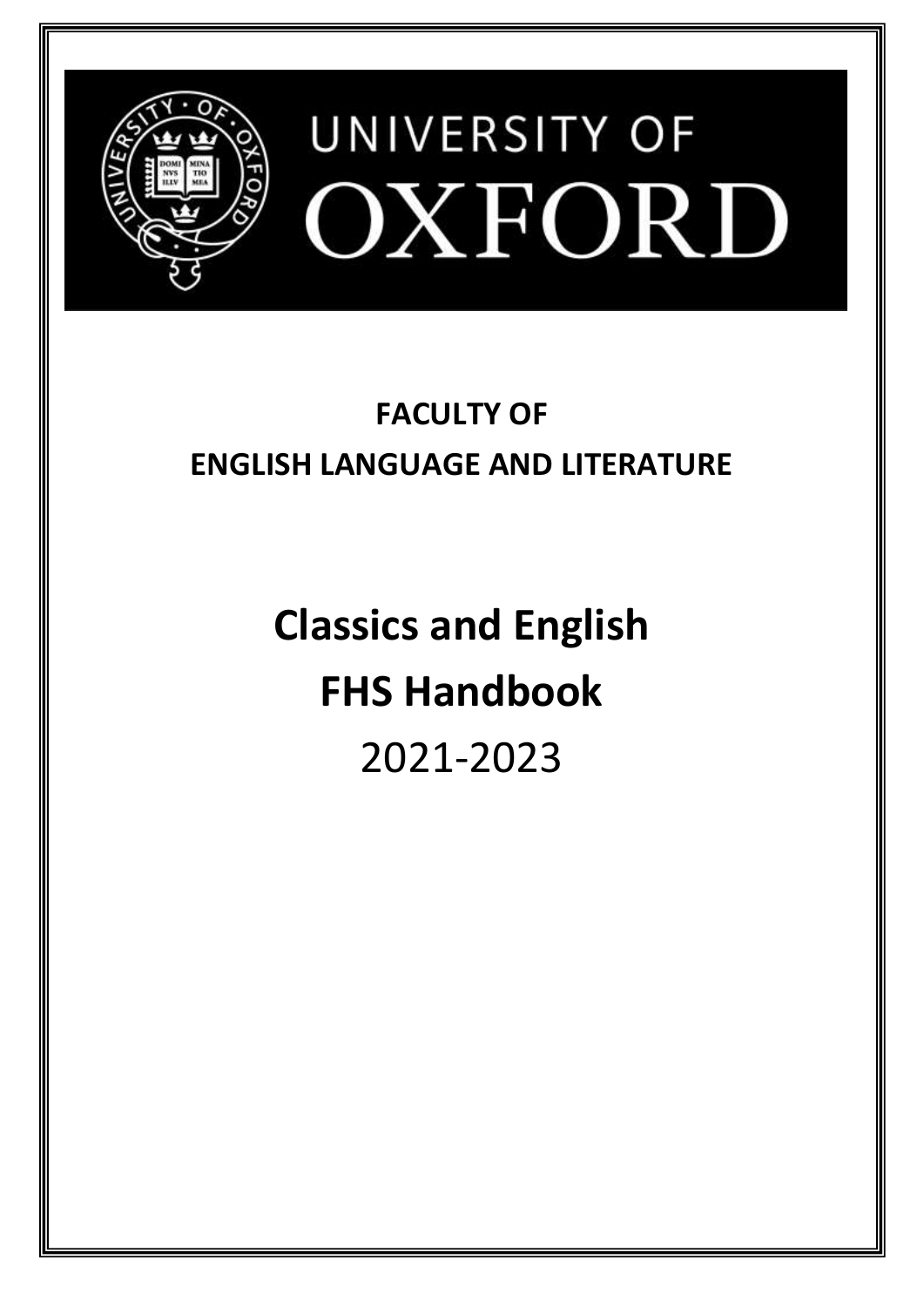## <span id="page-1-0"></span>**1. FOREWORD**

## <span id="page-1-1"></span>**1.1 Welcome**

A warm welcome to your studies with the Faculty of English at Oxford. We are very proud of what we can offer you through your course. We have more tutors and students than any other Faculty of English in the UK and we have been ranked first in the world in our subject for the last three years. Our strength lies in the range of material we cover and the individual attention we can give you to help you find your way. We aim to spark your interest and develop your talents to make you the best critics you can be. Your studies here will be stimulating, testing, challenging, and fun, in equal measure. Oxford has extraordinary resources for the study of English literature and culture; it has outstanding libraries and museums and collections, both famous and little-known; a host of entertainment venues to expand your cultural horizons; beautiful and inspiring buildings; and lovely countryside within reach. There are countless opportunities to learn at Oxford and lots of willing brilliant minds to guide you through them. Do not be afraid to seize every chance and to ask questions. I wish you all the best for your time here.

Professor Marion Turner

Jesus College

Chair of the English Faculty Board.

## **Covid-19**

A great deal of careful planning has taken place before the start of your programme to ensure you remain safe whilst receiving the best possible learning experience and that you benefit from the resources, services and facilities available to you at Oxford. This handbook will support you with detailed guidance on teaching and assessment for your course and will be an important point of reference for you throughout the year. Please bear in mind, however, that the changing nature of the pandemic and its impact on the University means that the standard information below may not always reflect the specific adaptations that become necessary during your course.

We ask you to bear in mind that circumstances may change at short notice, and that the English and Classics Faculties may need to alter, adapt or postpone teaching sessions for reasons beyond our control. All efforts will be made to minimise disruption and maintain the continuity of your course experience. Please ensure that you pay close attention to email communication, remain in regular contact with your key Faculty contacts (details below), and check the University's Covid-19 webpages regularly to follow the latest institutional-level guidance.

## <span id="page-1-2"></span>**1.2 Statement of coverage**

This handbook applies to students starting the course in Michaelmas Term 2021. The information in this handbook may be different for students starting in other years. This handbook contains essential information about the Faculties and the course, but further useful information is available via the English Faculty Canvas pages for undergraduates, or via the Classics Faculty Canvas pages, at: https://canvas.ox.ac.uk/courses/42438/pages/ba-classics-and-english-overview.You can find copies of both single-honours handbooks on these sites; you will find further useful information (such as recommended editions of Classics texts) in both.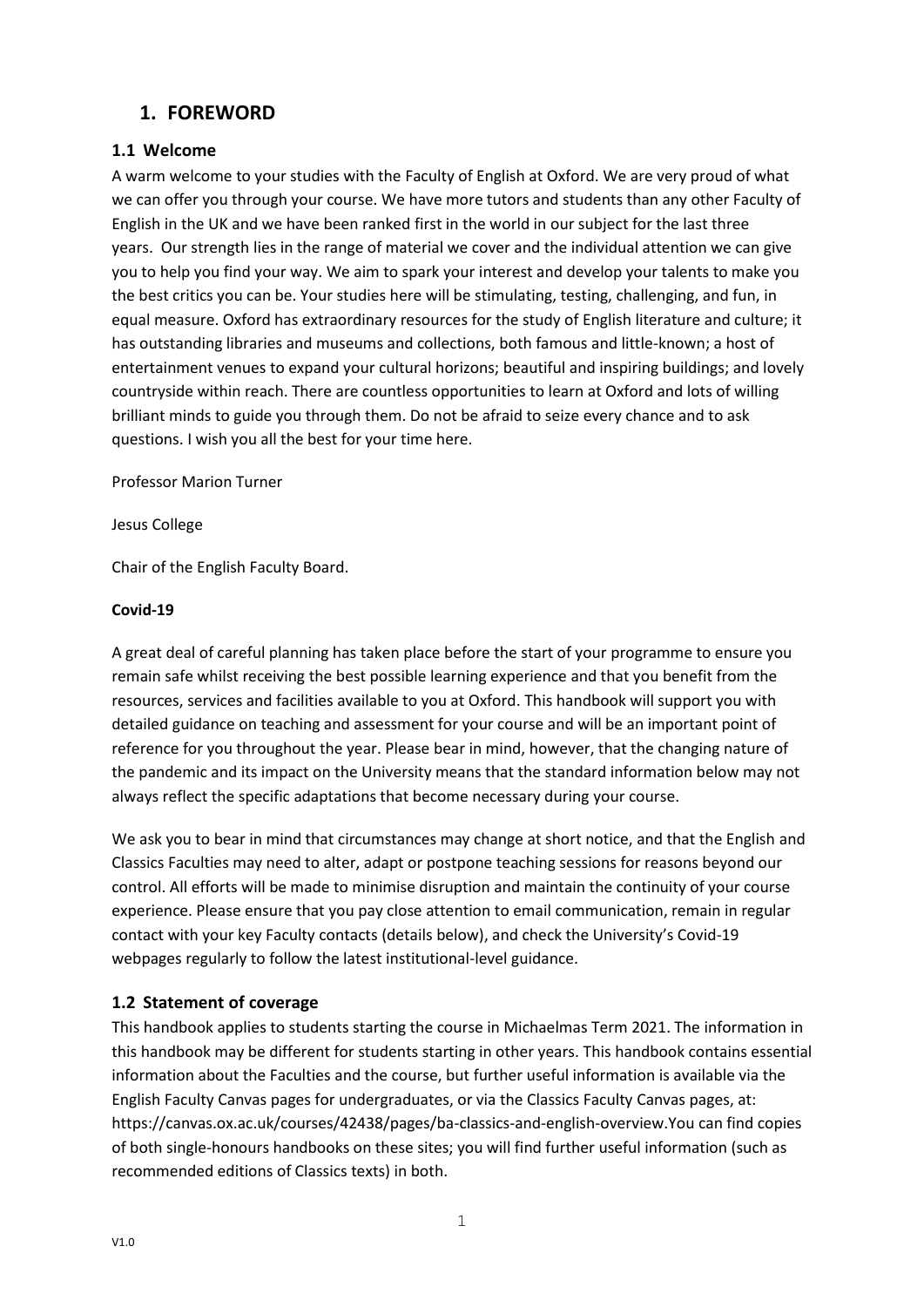## <span id="page-2-0"></span>**1.3 Version**

| <b>Version</b> | <b>Details</b>            | Date       |
|----------------|---------------------------|------------|
| 1.0            | <b>Handbook Published</b> | 08/12/2021 |
|                |                           |            |
|                |                           |            |

## <span id="page-2-1"></span>**1.4 Disclaimer**

The Examination Regulations relating to this course are available at

[http://www.admin.ox.ac.uk/examregs/.](http://www.admin.ox.ac.uk/examregs/) If there is a conflict between information in this handbook and the Examination Regulations then you should follow the Examination Regulations. If you have any concerns please contact the Academic Office in the English Faculty on [undergrad@ell.ox.ac.uk.](mailto:undergrad@ell.ox.ac.uk)

The information in this handbook is accurate at the time of publication; however, it may be necessary for changes to be made in certain circumstances, as explained at [www.ox.ac.uk/coursechanges.](http://www.ox.ac.uk/coursechanges) If such changes are made the department will publish a new version of this handbook together with a list of the changes and students will be informed.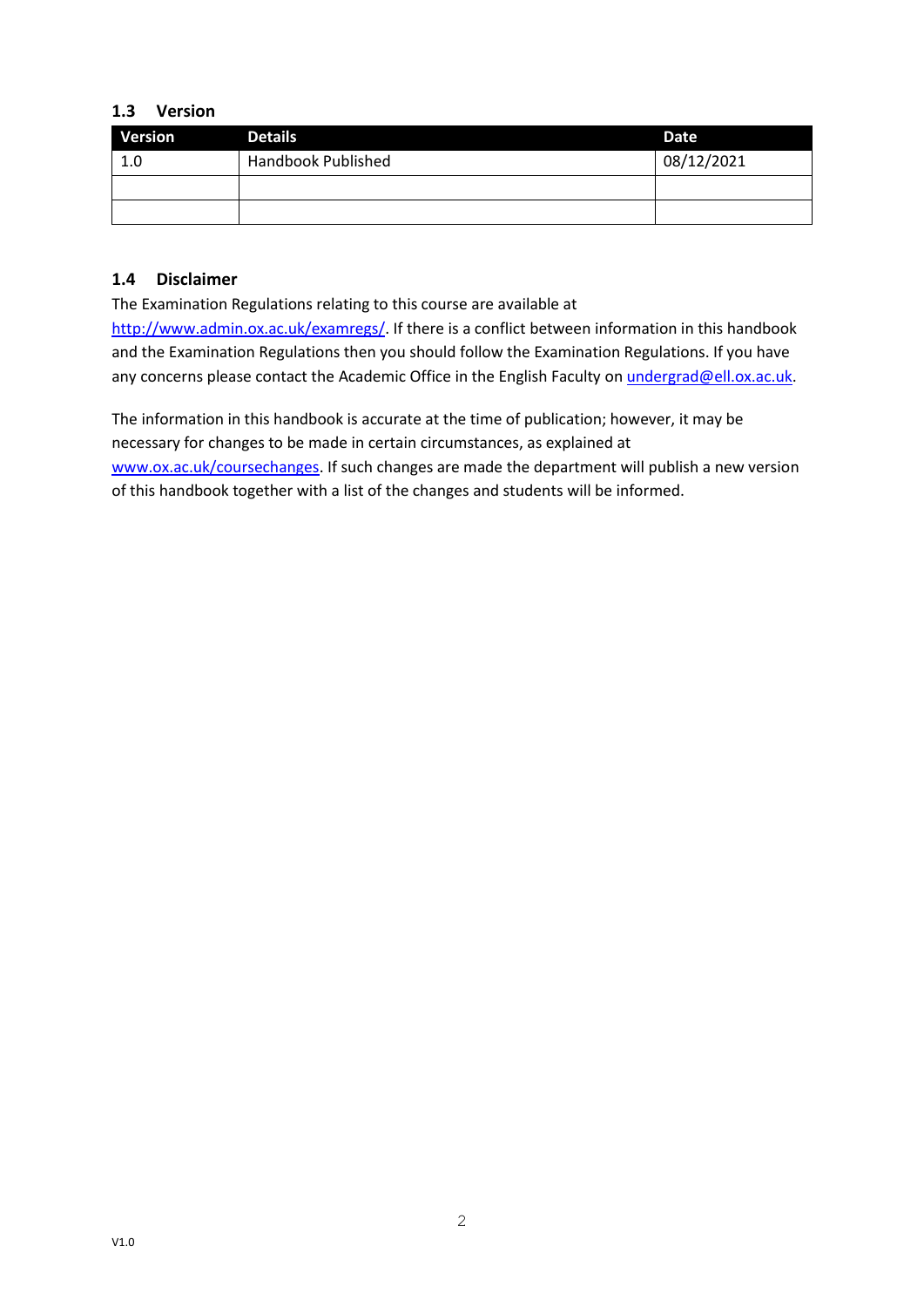## <span id="page-3-0"></span>**1.5 List of contents**

| 1.           |       | Foreword                                                                | $\mathbf 1$  |
|--------------|-------|-------------------------------------------------------------------------|--------------|
|              | 1.1   | Welcome                                                                 | $1\,$        |
|              | 1.2   | Statement of coverage                                                   | $\mathbf 1$  |
|              | 1.3   | Version                                                                 | $\mathbf{2}$ |
|              | 1.4   | Disclaimer                                                              | $\mathbf{2}$ |
|              | 1.5   | List of contents                                                        | 3            |
| $\mathbf{2}$ |       | <b>Course Information</b>                                               | 5            |
|              | 2.1   | Overview                                                                | 5            |
|              | 2.1.1 | Note on Content                                                         | 5            |
|              | 2.2   | <b>Educational Aims of the Programme</b>                                | 5            |
|              | 2.3   | Intended learning outcomes                                              | $\epsilon$   |
|              | 2.4   | Course Structure                                                        | 10           |
|              | 2.5   | English Paper 1: Period Paper                                           | 11           |
|              | 2.6   | English Paper 2                                                         |              |
|              | 2.7   | Classics Paper 3: A text-based literature subject                       | 12           |
|              | 2.8   | <b>Classics Paper 4</b>                                                 | 12           |
|              | 2.9   | Link Paper 5: Epic                                                      |              |
|              | 2.10  | Link Paper 6                                                            |              |
|              | 2.11  | Dissertation                                                            | 13           |
|              | 2.12  | Restrictions                                                            | 14           |
| 3.           |       | <b>Studying</b>                                                         | 15           |
|              | 3.1   | Marking and Classification Criteria                                     | 15           |
|              | 3.1.1 | <b>Criteria for Examination Questions</b>                               | 15           |
|              | 3.1.2 | Criteria for Extended Essays and Dissertations                          | 16           |
|              | 3.1.3 | Mark descriptors                                                        | 16           |
|              | 3.1.4 | <b>Criteria for Classics Translations</b>                               | 18           |
|              | 3.2   | Examinations                                                            | 19           |
|              | 3.2.1 | Examiners                                                               | 19           |
|              | 3.2.2 | Old English and Early Middle English character protocol for timed exams | 19           |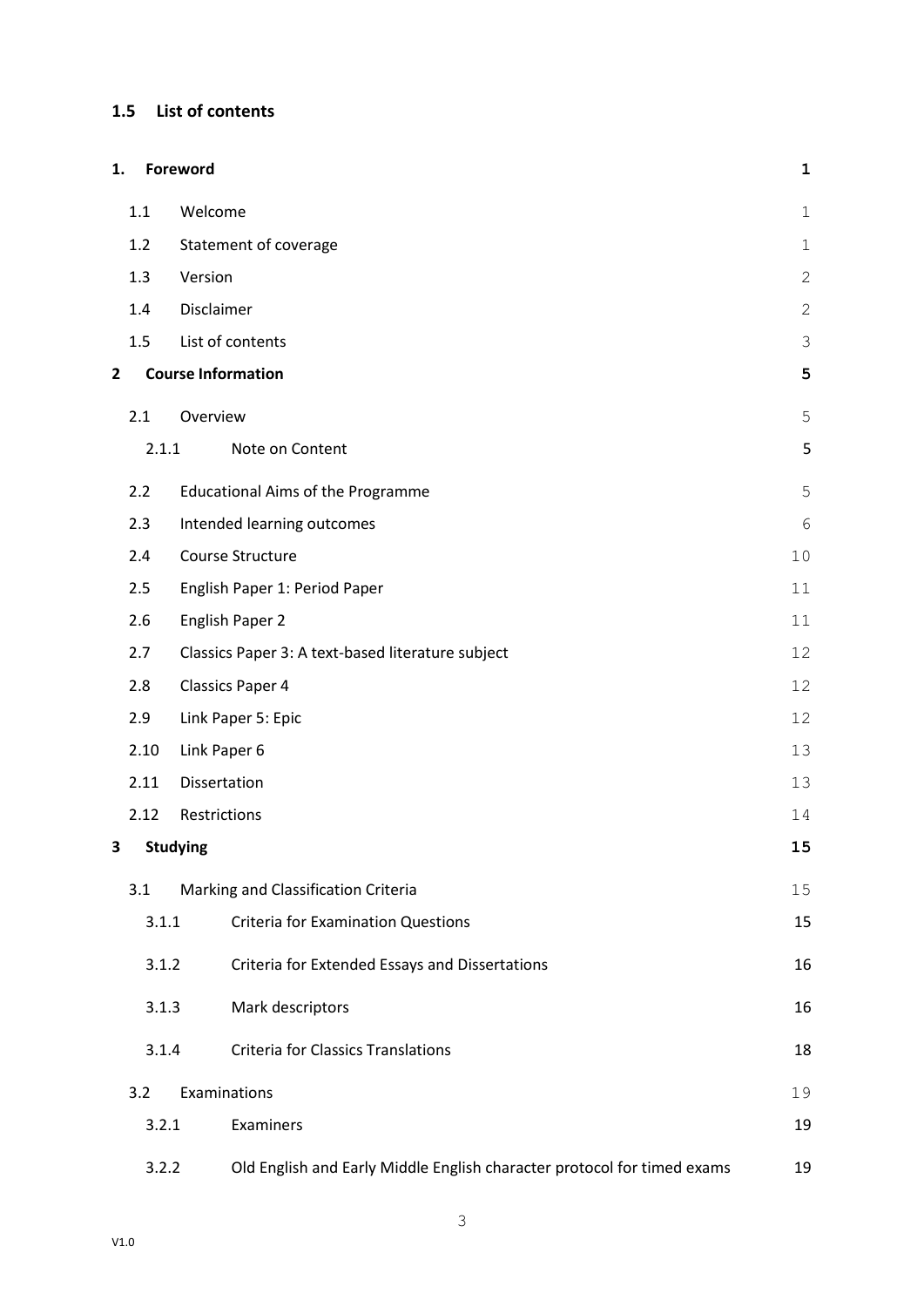|       | 3.3   | Good academic practice                                    | 19 |  |
|-------|-------|-----------------------------------------------------------|----|--|
|       | 3.4   | Presentation                                              |    |  |
|       | 3.5   | References and Bibliography                               | 20 |  |
|       | 3.5.1 | Sample bibliography of style handbooks                    | 21 |  |
|       | 3.5.2 | Modern Humanities Research Association (MHRA) referencing | 21 |  |
|       | 3.5.3 | Citing the OED                                            | 25 |  |
|       | 3.5.4 | Citation of objects in written work                       | 26 |  |
|       | 3.5.5 | Bibliographies                                            | 27 |  |
|       | 3.5.6 | Online referencing                                        | 28 |  |
| 4     |       | <b>About the Faculties</b>                                | 29 |  |
|       | 4.1   | The Faculty Offices and Key Contacts                      | 29 |  |
|       | 4.2   | Committees and Decision-making within the Faculties       | 30 |  |
|       | 4.3   | The Undergraduate Joint Consultative Committee (JCC)      | 31 |  |
|       | 4.4   | <b>Evaluation and feedback</b>                            | 32 |  |
|       | 4.5   | Access to St Cross Building for disabled students         | 32 |  |
|       | 4.6   | Complaints                                                | 32 |  |
|       | 4.7   | Career development                                        | 33 |  |
| 5.    |       | <b>Appendices</b>                                         | 34 |  |
|       | 5.1   | Lecture recording in English                              | 34 |  |
|       | 5.1.1 | <b>EULA (End User Licencing Agreement)</b>                | 34 |  |
| 5.1.2 |       | Notice of Recording                                       | 35 |  |
|       | 5.2   | <b>EMERGENCY INFORMATION</b>                              |    |  |
|       | 5.2.1 | <b>Oxford University Security Services</b>                | 35 |  |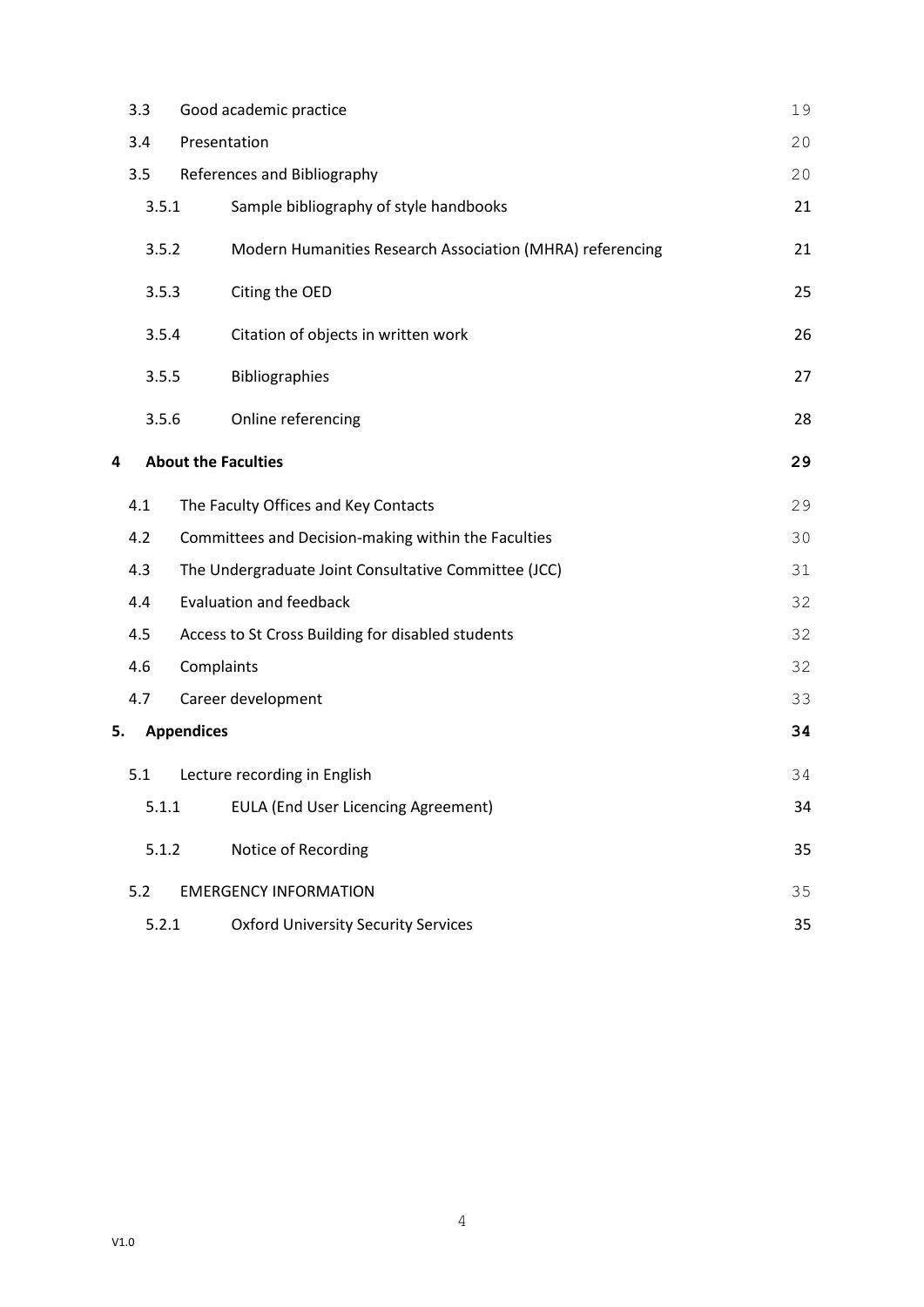# <span id="page-5-0"></span>**2 COURSE INFORMATION**

## <span id="page-5-1"></span>**2.1 Overview**

This handbook covers the Honours School of Classics and English, the final two years of the BA (hons) Classics and English award. Undergraduate awards are located at Levels 4, 5 and 6 of the Frameworks for Higher Education Qualifications. The Subject Benchmark Statement for English can be found at [https://www.qaa.ac.uk/docs/qaa/subject-benchmark-statements/sbs-english-](https://www.qaa.ac.uk/docs/qaa/subject-benchmark-statements/sbs-english-15.pdf?sfvrsn=4f9df781_12)[15.pdf?sfvrsn=4f9df781\\_12](https://www.qaa.ac.uk/docs/qaa/subject-benchmark-statements/sbs-english-15.pdf?sfvrsn=4f9df781_12)

The subject matter of English period papers is described as 'Literature in English'. Although most of your work, and exam questions, will focus on authors from the British Isles, students are welcome to study texts written outside these countries, in consultation with their tutors.

Where authors' dates span the period paper boundary, you should discuss with your tutor where their work more appropriately falls given your interests. In the exam, it is perfectly acceptable to discuss the work of a cross-period author within either of the periods their work straddles, depending on how you wish to interpret it. You must not, however, include it in both periods.

If you have any issues with teaching or supervision please raise these as soon as possible so that they can be addressed promptly. Details of who to contact are provided in sectio[n 4.6](#page-32-2) of this handbook.

## <span id="page-5-2"></span>*2.1.1 Note on Content*

The course explores potentially challenging topics. Literature and the other materials we study sometimes portray extreme physical, emotional and psychological states; depict, question, and/or endorse racist, misogynist and prejudiced views or language; and can include graphic representations of inequality and violence (of all kinds). As a Faculty, we believe that one of the important roles of study in the humanities is to explore and challenge ideas that are shocking or uncomfortable, and to understand their origins, expression and influence. We also recognise that these texts will affect students differently depending on their particular backgrounds and experiences. If anything about the material troubles you, please contact your tutors or welfare supporters.

## <span id="page-5-3"></span>**2.2 Educational Aims of the Programme**

The BA in Classics and English aims to encourage and enable its students to:

- i) Read widely, acquiring knowledge of written texts in both English and at least one Classical language, and an awareness of the development of historically and culturally diverse literary cultures;
- ii) learn a Classical language to the level required for reading sophisticated literary texts (Course II), or to refine and develop such existing knowledge in a Classical language (Course I);
- iii) develop as independent learners and thinkers;
- iv) develop critical, analytical and comparative skills by engagement with a wide range of texts written in English and in at least one Classical language from a range of historical periods;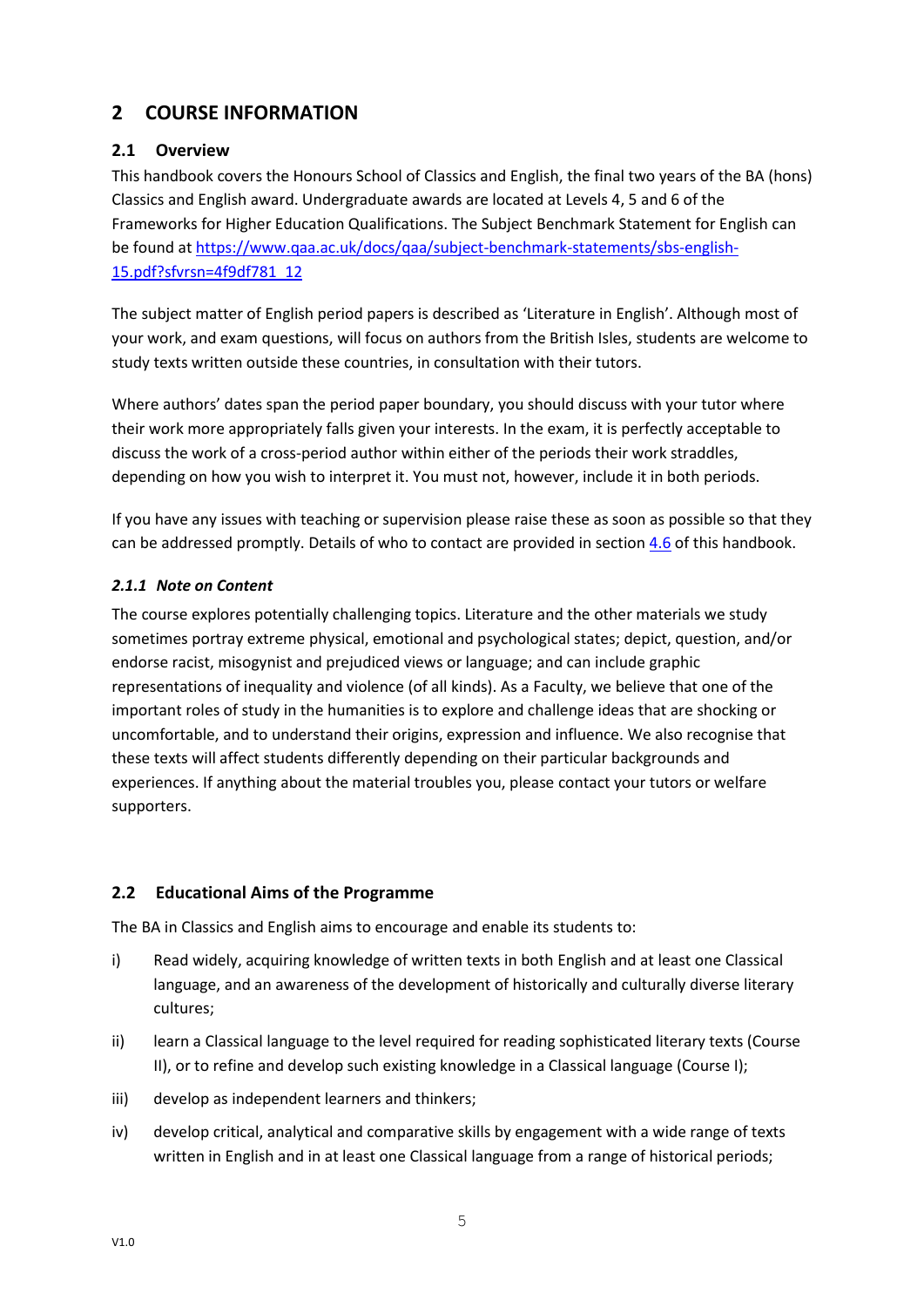- v) pursue a curriculum that is broad and balanced in respect of historical and generic range, analytical approach, depth, and conceptual sophistication;
- vi) develop the ability to read with discrimination; select and analyse appropriate examples, weigh evidence, investigate, analyse, and assess competing historical and critical viewpoints;
- vii) develop skills in the marshalling and deployment of evidence, and in the oral and written exposition of complex ideas through discursive analysis and argument;
- viii) problematise the acts of reading and writing so that students can reflect critically upon textual production and reception both in history and in their own practice;
- ix) think critically and in an historicised manner about the complex relationship between literary texts and their social, political, cultural and other relevant contexts;
- x) develop understanding of the formal and aesthetic dimensions of literary texts, this understanding to be characterised by historical and generic range, depth, and conceptual sophistication;
- xi) acquire intellectual and personal skills which are transferable to a wide range of employment contexts and life experiences;
- xii) engage and enhance enthusiasm for the subject and awareness of its social and cultural importance;
- xiii) develop the capacity through study of key texts and issues systematically to compare classical and English-speaking cultures.

## <span id="page-6-0"></span>**2.3 Intended learning outcomes**

#### **A. Knowledge and understanding**

Students will develop a knowledge and understanding of:

- literature written in English ranging between the Middle Ages and the present day;
- literature from key periods of classical culture(s);
- one or more classical languages at a sophisticated level;
- aspects of the use of the English language in literary and other texts in modern and / or earlier times, based on an appropriate level of theoretical understanding;
- the intellectual processes involved in the collection and deployment of primary evidence in literary criticism and scholarship;
- a precise and professional technical vocabulary, appropriately deployed;
- the processes of literary production and dissemination operative in different historical periods;
- the different kinds of context that impact on the production and determination of meaning in literary texts;
- the reception of classical texts in literature in English.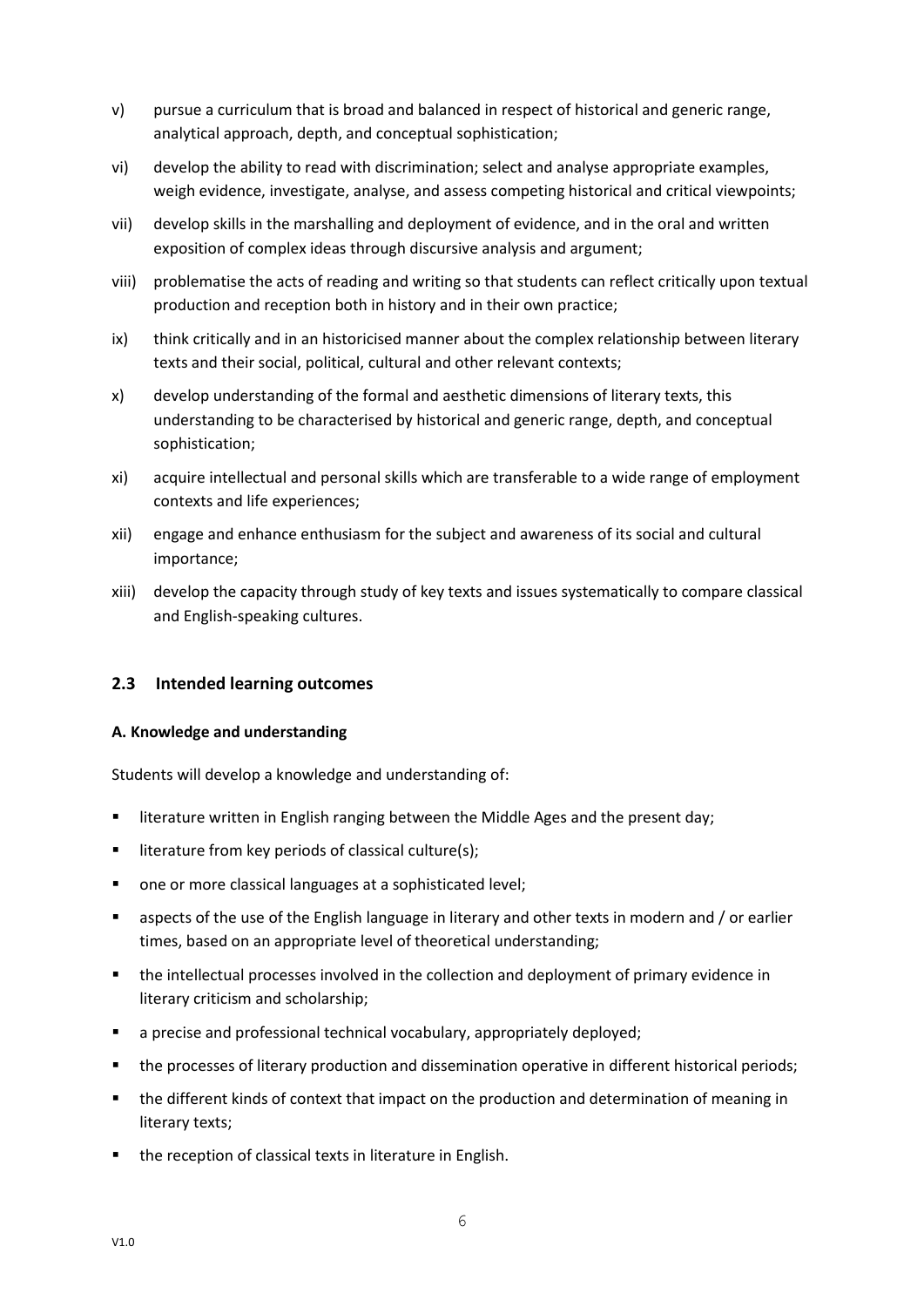#### *Related teaching/learning methods and strategies:*

Teaching is by means of Faculty lectures and classes, alongside tutorials and classes arranged by students' colleges. The lectures (open to the whole university) offer instruction in and demonstrations of the application of critical method to literary materials. College classes (typically about 8 students) may address contextual or textual issues and will encourage assimilation of material and oral analysis and exposition. The tutorial (typically 1 or 2 students) will focus on written essays and will often allow the student's own writing to set the intellectual agenda. The essay will form the basis for a wide-ranging discussion. It tests on a regular (but non-examined) basis the student's developing abilities in assimilation and analysis, presentation and persuasiveness. Classes and tutorials, and preparatory work for them, require active learning from the student. The course requires students to read and analyse literature from a very wide range of historical periods and in most recognised literary genres both in Classics and English. Cumulatively it allows students to develop their own intellectual archive of texts, approaches and contexts and encourages them to synthesise, historicise and compare writings across the histories of English and classical literature and to make comparisons between literary texts in English and classical languages. While not making obligatory any explicitly theorised syllabus content, the course expects students to develop a sensitised awareness of theoretical issues by exposure through lectures and other forms of teaching to a wide range of theoretical and ideological approaches to literary and cultural history. First-year work (second year for Course II) focuses on a set of core papers focussed on the Renaissance in English and on some central texts in Classics; in subsequent years the course allows more period papers and more specialised study of specific genres and authors in English, while in Classics a wide range of options enables students to spread their interests.

A key element in the second and third years (and a central feature of the course as a whole) is the list of Link papers, investigating the features and history of particular literary genres and traditions in both Classics and English. Skills are developed cumulatively and are embedded in the assumptions and expectations of the syllabus.

#### *Assessment:*

Formally, most aspects of the required knowledge and understanding are tested summatively through written University examinations held during the third and ninth terms (Course I), and during the third, sixth and twelfth terms (Course II). At college level, extensive preparation for the organisation and communication of such knowledge and understanding is provided by highly personalised formative assessment offered in frequent tutorials, and by practice examinations ("collections") set and marked by college tutors. All colleges also have a regime of termly reporting that offers regular valuable feedback and formative assessment to the student.

#### **B. Skills and other attributes**

Students will have the opportunity to develop the following skills during the course:

#### **i. Intellectual skills**: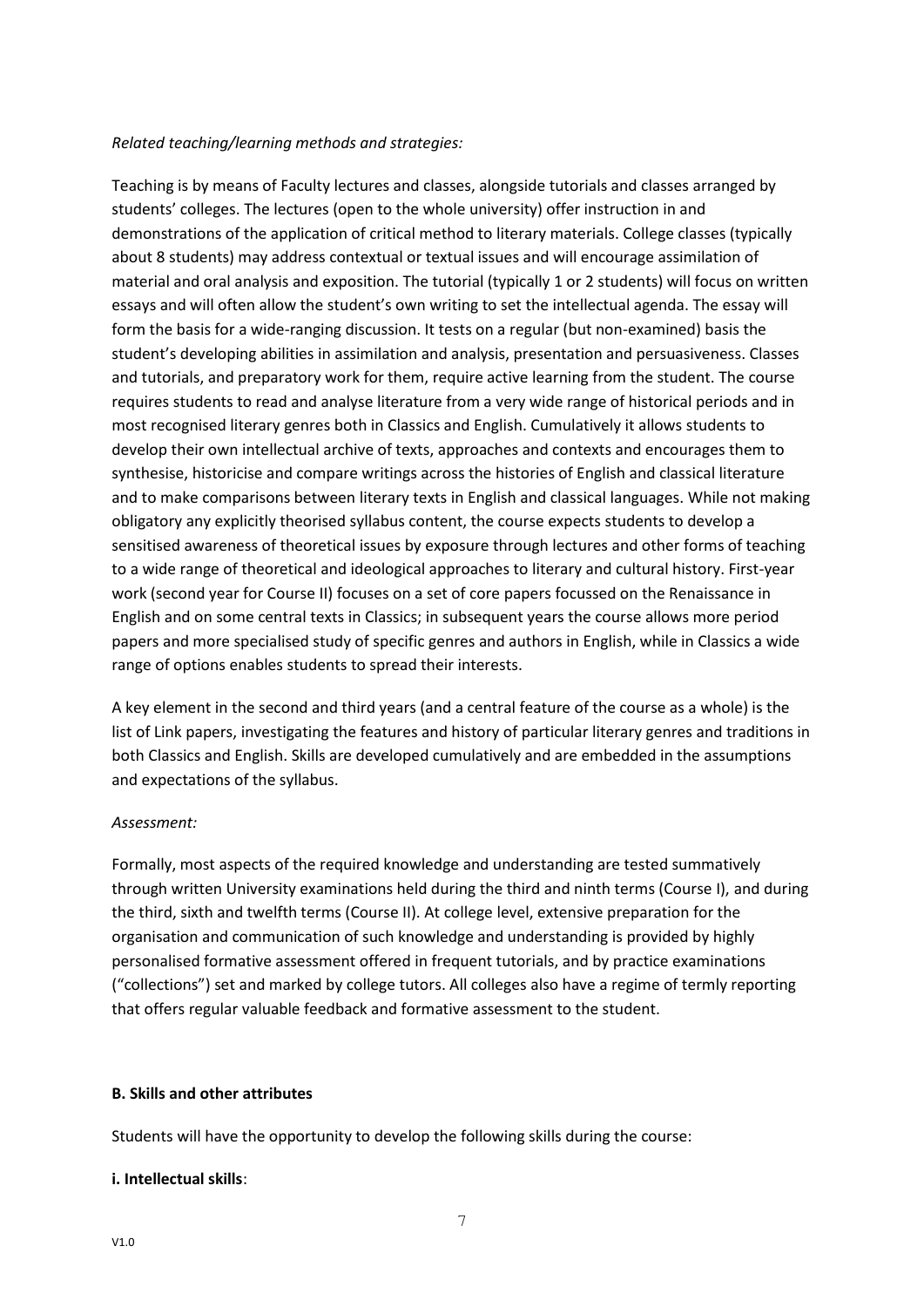#### The ability to

- listen and read with an open but critical mind;
- exercise critical judgement and undertake sophisticated synthesis, analysis and evaluation of varying kinds of evidence;
- read closely, analytically, and with understanding, texts from a range of historical periods and in different styles and genres in both Classics and English;
- **■** argue persuasively and with appropriate illustration and evidence, both orally and in writing;
- use appropriate and accurate critical terminology;
- **•** approach literary texts and problems with imagination, sensitivity and creativity;
- develop independence of mind, including an ability to challenge received opinion.

## *Teaching/learning methods and strategies:*

There is emphasis throughout the programme on the skills relevant to the careful and critical reading and exegesis of primary texts and of secondary studies. These include the ability to gather, sift, and assess evidence, and the development of sophisticated skills of literary criticism. Faculty language classes and college language tutorials and classes will provide linguistic training in classical languages at appropriate levels. Faculty lectures will aim to demonstrate the professional deployment of these skills in high-level analysis of texts and contexts, ideas and ideologies. The skills of presentation and discussion are honed within the tutorial context, and in classes at college and Faculty level. Student essays and presentations must demonstrate the ability to identify issues and to marshal evidence and analysis in a logical and coherent way. These attributes, allied to the exercise of disciplined imagination, are regarded as essential if students are to comprehend the often disparate and unfamiliar values and expectations of past cultures and their texts. All learning strategies are designed to inculcate these skills of independent thought and expression, although they will be displayed and tested most obviously in college tutorials and classes.

## *Assessment:*

The formative assessment and feedback provided by classes and tutorials is critical to the development and monitoring of the intellectual skills set out here. In tutorials, students are subjected to regular scrutiny on these skills through presentation and defence of written essay material in front of an established academic literary scholar. In classes, presentations to a larger group of peers need to be thorough, professional, appropriately pitched, and critically and textually persuasive.

## **ii. Practical skills**

■ advanced literacy and communication skills (oral and written) and the ability to apply these for specific audiences and in appropriate contexts;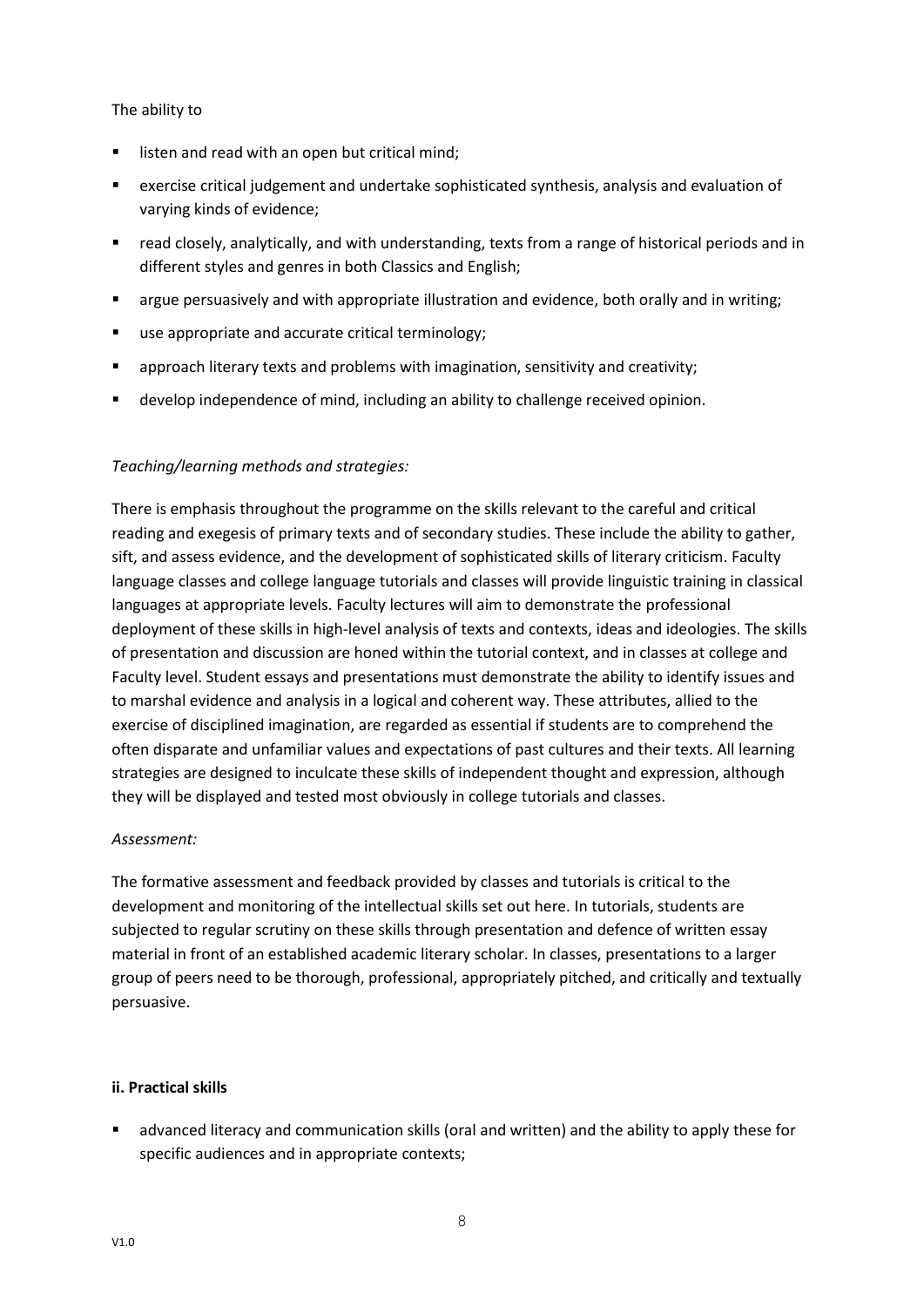- the ability to acquire, process, and order and deploy large quantities of information (literary, theoretical, contextual and critical);
- the ability to read literary texts in an inflected language at a sophisticated level;
- active learning;
- critical and self-reflective reasoning:
- **■** research and bibliographic skills, developed through guidance and allowing independent critical working of a high order of reliability and accuracy;
- **■** IT skills such as word-processing and the ability to access, manipulate and assess electronic data.

## *Teaching/learning methods and strategies:*

Classes and tutorials require constant verbal and written interaction with peers and tutors in differently constituted audiences. Faculty language classes and college language tutorials and classes will provide linguistic training in classical languages at appropriate levels. Optional theses and longer extended essays require fuller documentation than timed examination papers. Guidance is given through Faculty lectures on preparation for such long essays, and Faculty Handbooks and college guidance offer assistance with communication and study skills. There are induction sessions at Faculty and college levels, covering both study skills and IT skills. There are regular opportunities for the development of new skills (e.g. through Faculty and University IT training or the University Language Centre).

## *Assessment:*

Formative assessment through the tutorial and other opportunities for class or seminar presentation enables a continuous monitoring of the development of practical skills. Formative assessment is offered both through the college tutorial, in which the tutor will give formative feedback through discussion of the weekly essays submitted, and through occasional presentations given in college classes. These enable continuous monitoring of the development of practical skills. College tutorial essays, timed examinations, 6,000 word extended essays, and the 8,000 word dissertation all require different rhetorical strategies and encourage the development of a portfolio of writing skills*.* Termly reports identify points of excellence and of concern, e.g. the ability to present and defend an argument or thesis convincingly and cogently. More formal assessment through college practice examinations provide opportunities to assess and provide feedback on skills associated with timed written examinations.

## **iii. Transferable skills**

At the end of the programme the student should be able to**:**

- find information, organise and deploy it;
- draw on such information and, with a trained analytical intelligence, explore complex issues in ways that are imaginative, yet sensitive to the integrity of the materials under discussion and the needs of different target audiences;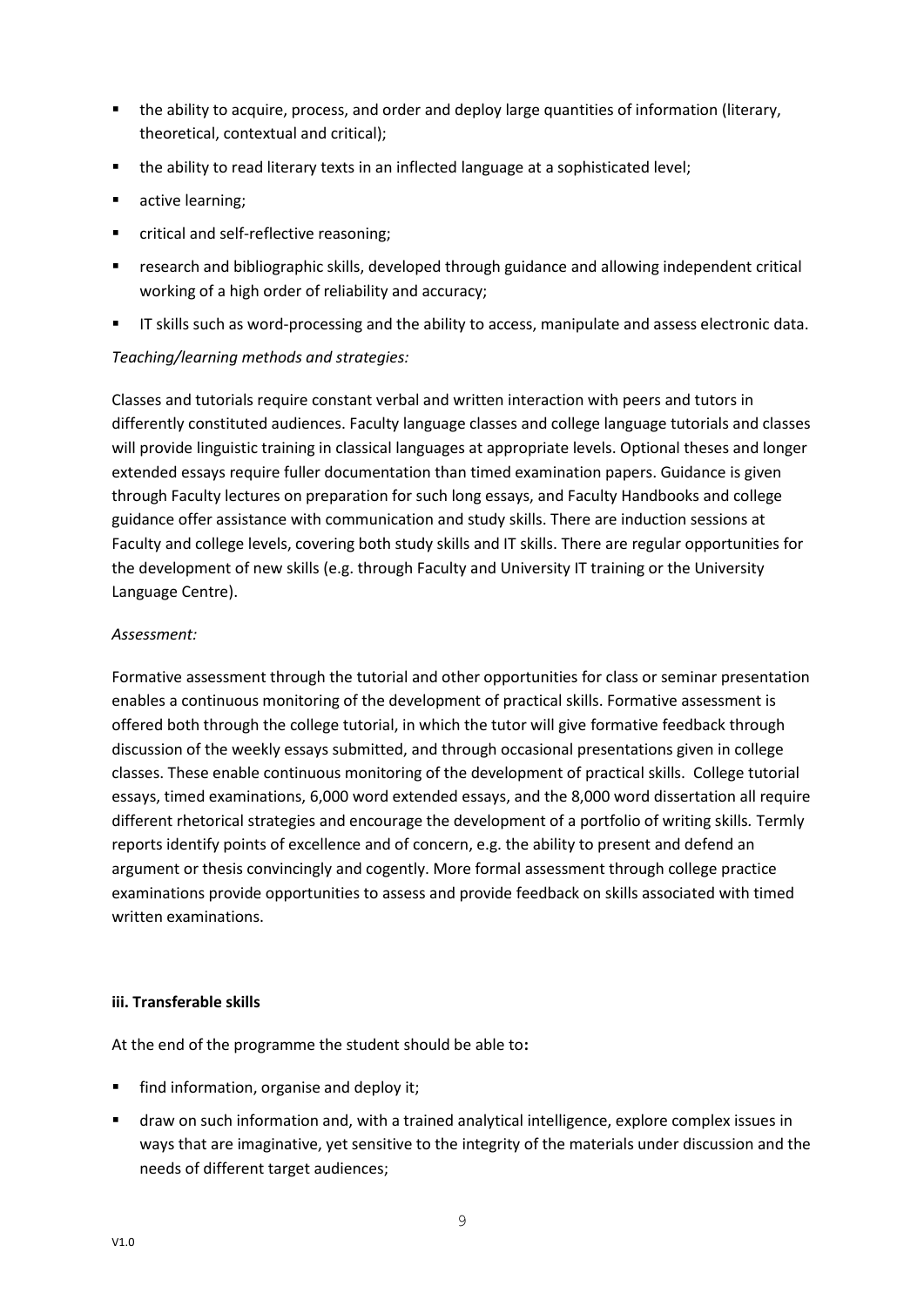- read literary texts in a complex inflected language which can serve as the basis for the learning of other languages;
- work well independently, with a strong sense of self-direction, but with the ability to work constructively in co-operation with others;
- **•** effectively structure and communicate their ideas in a variety of written and oral formats;
- analyse and critically examine different forms of discourse;
- plan and organise the use of time effectively, particularly in relation to the weekly timetable of tutorials and associated essays;
- where relevant, make appropriate use of language and IT skills.

## *Teaching/learning methods and strategies:*

The programme requires:

- **■** Information retrieval, and highly competent bibliographic work, including the informed use of IT. This is integral to all aspects of the programme, which, although providing guidance and reading lists, also requires students to exercise their initiative and research skills as active learners to explore available resources;
- **•** The ability to present ideas effectively and to respond to the ideas of others constructively: Tutorials, classes and lectures require different forms of engagement with ideas and arguments;
- The ability to produce material within time constraints and against tight deadlines, whether within the framework of the written examination, in submitting the extended essays, or in the programme of tutorials and classes;
- **■** independent work in preparing for tutorials and (where chosen) extended essays or theses, and more collaborative work in classes organised by the Faculty and within colleges;
- independent and guided application to language learning and/or consolidation in a classical language.

#### *Assessment:*

The transferable skills identified above are essential elements of the programme. As such their presence or absence is the focus of much of the regular comment provided by tutors in their contacts with students; and in the varying modes of formative assessment and formal feedback provided to students throughout the course. They are implicit in timed examination papers and highly relevant to the Faculty's classification criteria.

## <span id="page-10-0"></span>**2.4 Course Structure**

You will take seven papers for the Final Honour School, which will be assessed by a combination of timed examinations and submitted written work.

The papers are: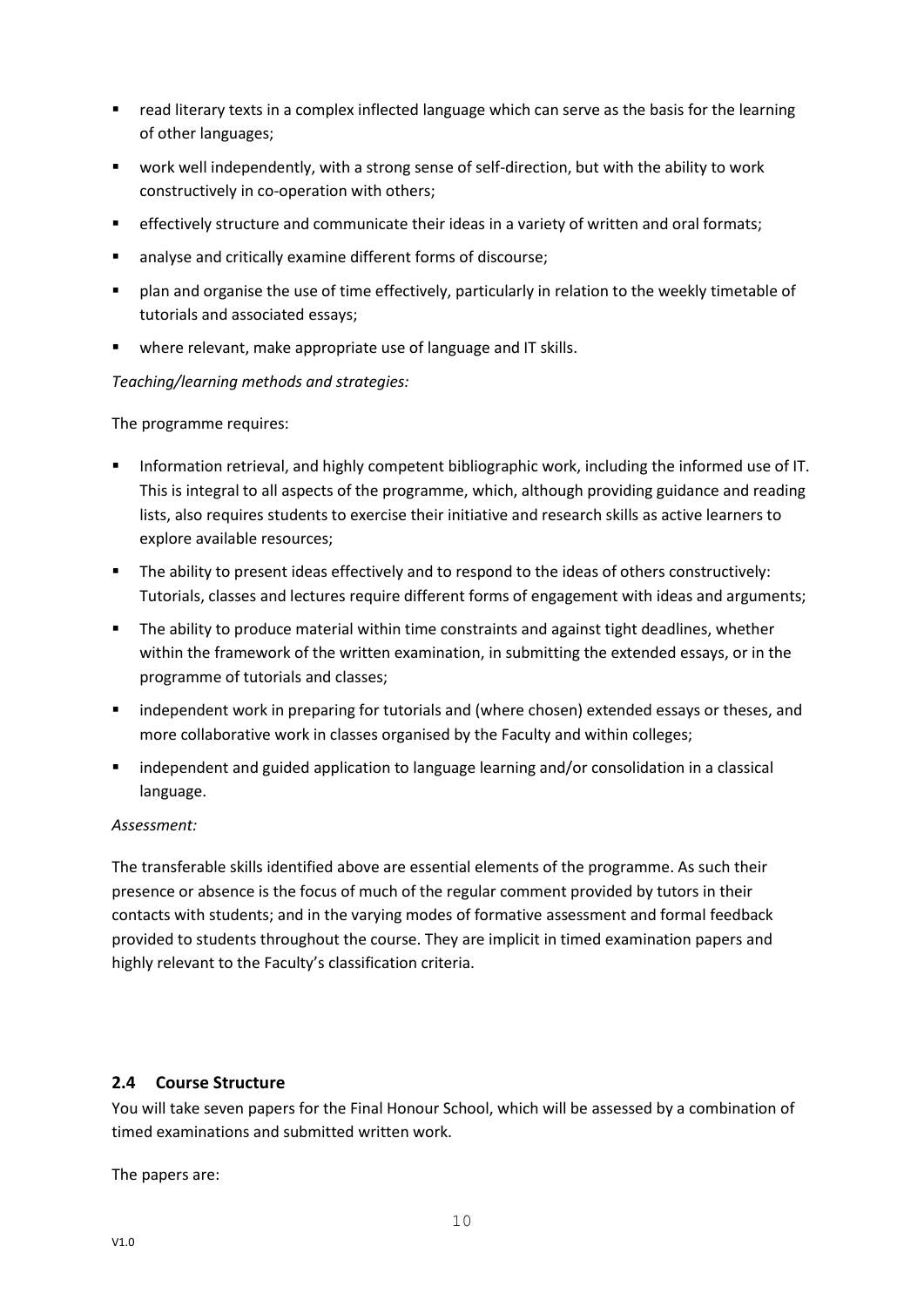#### Two papers from the English single honours course

A text-based Classical literature subject

A second Classics option

Two link papers (reduced to one link paper if you take Second Classical Language as your second Classics option, which counts as two subjects)

#### Dissertation

*NB: The set texts and prescribed editions for particular Classics options may be found in the Greats Handbook for the relevant year of examination, available on the Classics Faculty website at https://www.classics.ox.ac.uk/handbooks.*

See the FHS handbooks of each parent school for more detailed information on recommended patterns of teaching for each paper.

## <span id="page-11-0"></span>**2.5 English Paper 1: Period Paper**

Of the two English papers offered by candidates in the School, one must be from the following periods of literature in English. These are all assessed by a timed exam in Trinity term of the final year. Further information about each paper may be found in the English single honours FHS Handbook, available via: https://oess.web.ox.ac.uk/handbooks

- (*a*) Literature in English 1350 1550 (English Course I Paper 2)
- (*b*) Literature in English 1660 1760 (English Course I Paper 4)
- (*c*) Literature in English 1760 1830 (English Course I Paper 5)

## <span id="page-11-1"></span>**2.6 English Paper 2**

This is selected from a wide range of English papers. The modes of assessment are detailed below, and you can find a fuller and more informative description of each paper available in the English single honours FHS Handbook, available via: https://oess.web.ox.ac.uk/handbooks

Candidates must choose one of the following:

- (*a*) a second 'period' paper from those listed above (subject to the restrictions in section 2.8 below). Assessed by a timed exam.
- (*b*) Shakespeare (English Course I, Paper 2). Examined by a portfolio of three essays submitted in Week 2 HT in the final year.
- (*c*) The Material Text (English Course II, Paper 5a). Examined by a portfolio of two essays submitted in Week 2 HT in the final year.
- (*d*) any of the Special Options subjects from the list for the year concerned, which will be published by the English Faculty in the year preceding the examination (English Course I, Paper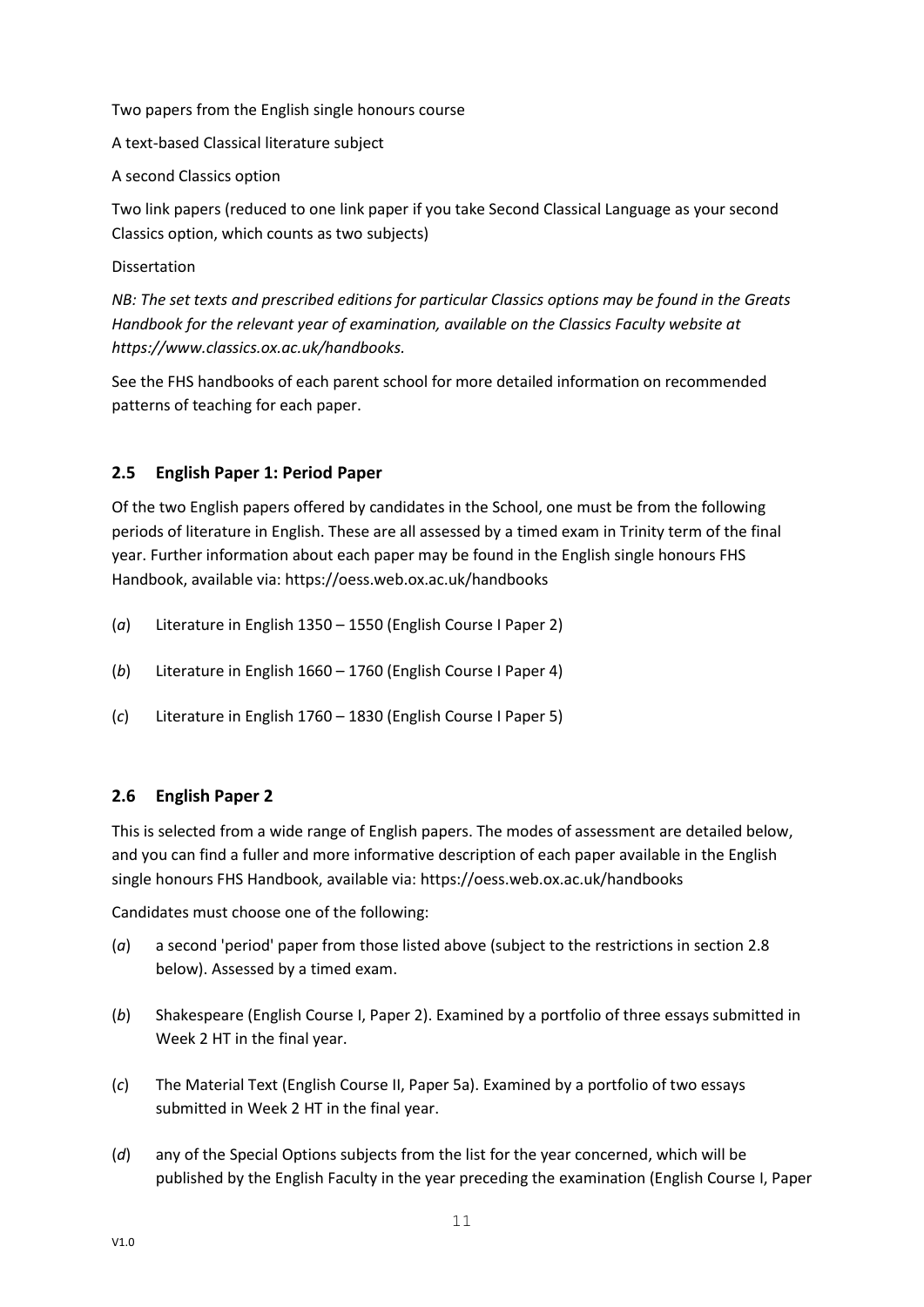6). Examined by an extended essay submitted in Week 8 MT in the final year, or (in the case of some medieval options) by three-hour written examination at the end of Trinity Term of the final year.

(*e*) any of the Special Options subjects for English Course II, Medieval Literature and Language, from the list for the year concerned (English Course II, Paper 6c). Examined by an extended essay submitted in Week 8, MT in the final year, or (for some specific Course II options) by three-hour written examination at the end of Trinity Term of the final year.

You must avoid duplicating in your answers to one paper, material that you have used in answering another paper.

## <span id="page-12-0"></span>**2.7 Classics Paper 3: A text-based literature subject**

All students take a text-based literature subject from 501-513, 515, 524 and 525 (see the Greats Handbook for further details of these papers).

Subjects 501 Greek Core and 502 Latin Core consist of two written papers: a 3-hour paper of essays and commentary and a 1.5-hour translation paper. Subjects 503 Historiography, 504 Lyric Poetry and 507 Comedy consist of a 6,000-word extended essay and a 1.5-hour translation paper. All of the other text-based literature subjects are assessed in one 3-hour written paper.

## <span id="page-12-1"></span>**2.8 Classics Paper 4**

You may take a second text-based literature subject or choose from a wide range of options in philology, ancient history and ancient and medieval philosophy. Please refer to the Examination Regulations [\(https://examregs.admin.ox.ac.uk/\)](https://examregs.admin.ox.ac.uk/) for the Honour School of Classics and English for a full list of the subjects currently available.

Course II students also have the option of taking Second Classical Language in the language they were not examined in at Prelims. This is examined in two 3-hour written papers and counts as two subjects. Students who offer Second Classical Language will only be required to take one link paper, which may be either Paper 5 Epic or one of the options available under Paper 6.

## <span id="page-12-2"></span>**2.9 Link Paper 5: Epic**

Set authors: Homer, Virgil, Lucan, Milton, Dryden and Pope. There will be a compulsory passage for comment from Milton's *Paradise Lost*, and also a compulsory passage for comment involving direct comparison between Homer or Virgil and one or more English translations (five books of Homer, *Odyssey* 6 and 9-12, and three of Virgil, *Aeneid* 7, 8 and 12 are specified for this question).

Central teaching for this paper in the form of intercollegiate classes will normally be provided in Trinity Term, and candidates for the FHS will normally be expected to study this paper in the Trinity Term of their second year (the first year of the FHS course).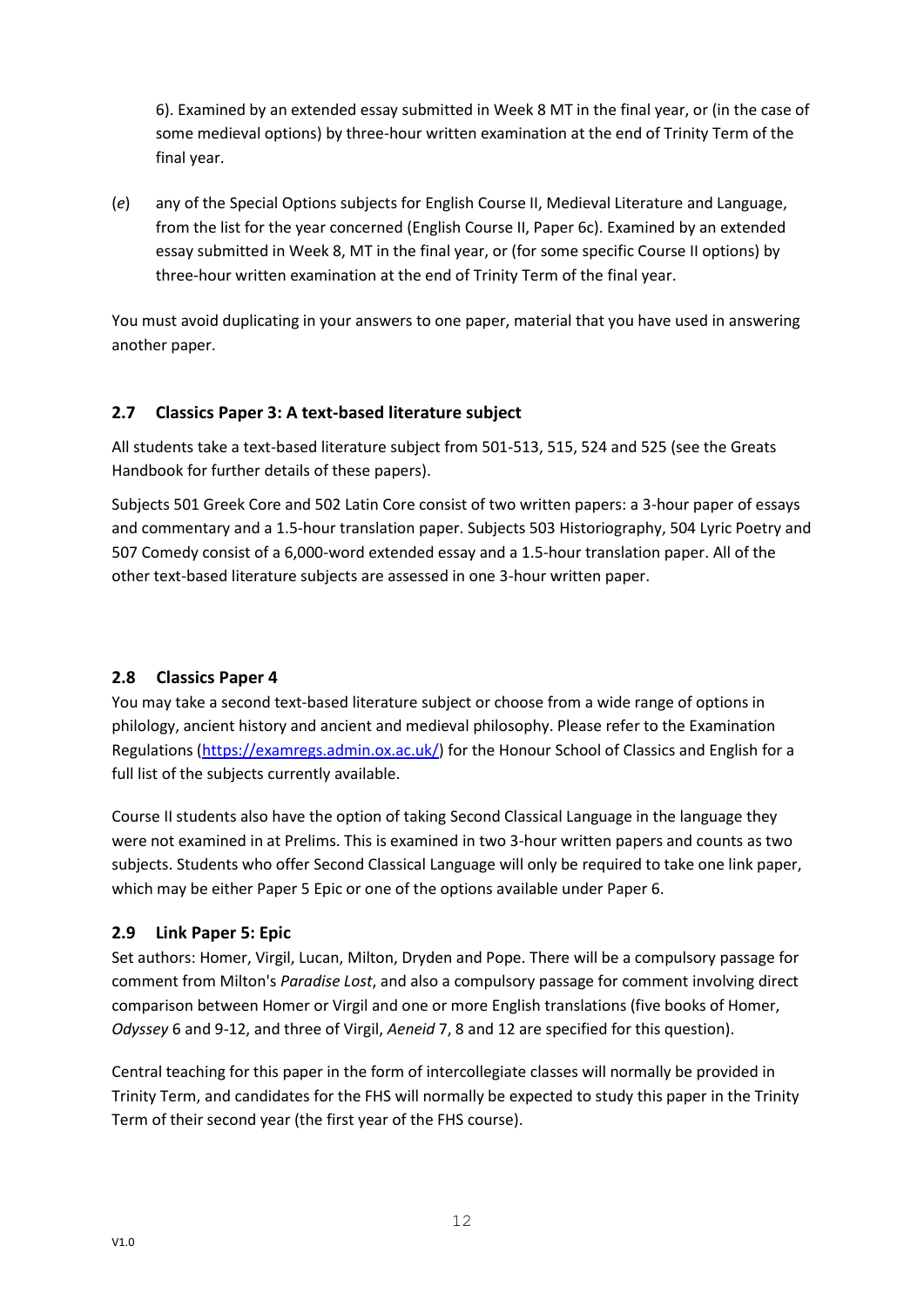## <span id="page-13-0"></span>**2.10 Link Paper 6**

You will choose one of the following, to be studied in the final year:

a) *Tragedy* 

Prescribed texts: Aeschylus, *Agamemnon*; Sophocles, *Oedipus The King*; Euripides, *Medea* and *Hecuba*; Seneca, *Medea* and *Thyestes*; Kyd, *The Spanish Tragedy*; Marlowe, *Tamburlaine the Great* (Parts 1 and 2), *Edward II*, *Dr Faustus*, *Dido Queen of Carthage*; Shakespeare's tragedies; Jonson, *Sejanus, Catiline*; Webster, *The White Devil, The Duchess of Malfi*; Middleton, *The Changeling*, *Women Beware Women*; Ford, *'Tis Pity She's a Whore*; Milton, *Samson Agonistes*. There will be an optional commentary question with passages from Aeschylus, *Agamemnon* and Seneca, *Medea*.

b) *Comedy*

Prescribed texts: Aristophanes, *Birds*; Menander, *Dyscolos*; Plautus, *Amphitryo* and *Menaechmi*; Terence, *Adelphoe*; Gascoigne, *Supposes*; Lyly, *Campaspe, Mother Bombie*; Shakespeare's comedies; Jonson, *Every Man in his Humour, Volpone, Epicoene, The Alchemist, Bartholomew Fair*; Wycherley, *The Country Wife*; Vanbrugh, *The Relapse*; Congreve, *The Double Dealer, The Way of the World*; Sheridan, *The Rivals, The School for Scandal, The Critic*. There will be an optional commentary question with passages from Aristophanes, *Birds* and Terence, *Adelphoe*.

c) *The Reception of Classical Literature in Poetry in English since 1900*

This paper looks at the reception of classical literature in the English poetry of the twentieth century. Authors who are likely to feature include Hardy, Yeats, Frost, Eliot, Pound, H.D., Auden, MacNeice, Lowell, Hughes, Walcott, Carson, Harrison, Longley and Heaney in English, and Homer, Aeschylus, Sophocles, Euripides, Aristophanes, Vergil, Horace and Ovid in Classics.

This paper will be examined by an extended essay of up to 6,000 words. Essay topics set by the examiners will be released on Monday of Week 6, Hilary Term of the third year, and essays should be submitted to the Examination Schools by 12 noon on Monday of Week 10 of the same term. Candidates will be required to use at least three authors in their essays, at least one of which must be a classical author. Tutorials for this paper will normally be scheduled in weeks 1-5 of Hilary Term of the final year.

Please note the restrictions for this paper listed in section 2.12 of this handbook.

## <span id="page-13-1"></span>**2.11 Dissertation**

You must submit a dissertation of 7,000-8,000 words in any subject area from either Classics, or English Language or Literature in English, or one that connects the two schools. The subject of the dissertation may, but need not, overlap any subject or period on which you have already offered papers. However, you must avoid repetition in your other papers, of materials used in the dissertation.

You should begin thinking about what topic you might choose in Trinity Term of your second year: tutors will arrange an initial consultation with you during this term, at which you will need to plan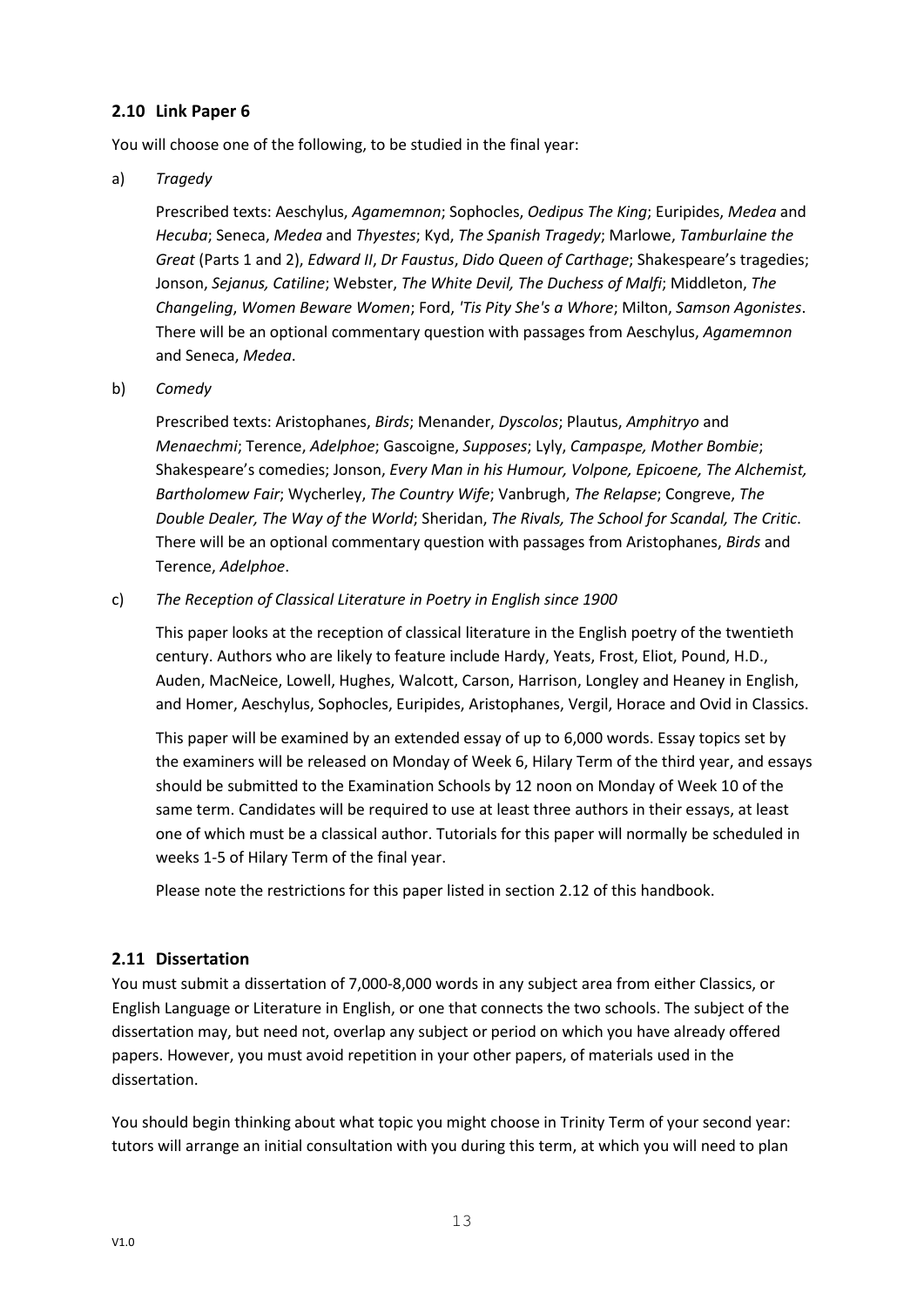your initial reading for the summer vacation. If you choose a topic which none of your college tutors is a specialist in, they will find a dissertation supervisor from another college to teach you.

You will then continue your research through Michaelmas Term of your third year, and will submit an abstract of no more than 100 words to the Chair of Examiners in Classics and English by Thursday, Week 8 of that term. This should be submitted via the English Faculty. You will be informed as to whether your abstract has been approved by the end of the first week of Hilary term.

Overall, you will receive a maximum of four hours tuition for this paper, including any email or phone contact. The exact timing of these sessions will be decided by you and your tutor, depending on how much help you need at each stage of your research, and how far through your research you are at any particular point, but all teaching must have finished by Friday, Week 6 of Hilary Term. Tutors are allowed to give you reading suggestions, and to read dissertation plans and sections of your work, but are not permitted to comment on final drafts.

## **The dissertation must be submitted by noon on Tuesday, Week 9 of Hilary Term in the final year.**

## <span id="page-14-0"></span>**2.12 Restrictions**

Students offering English paper 2 (*b*), (*c*), (*d*) or (*e*), must avoid duplicating in their answers to one paper, material used in answering another paper.

Link paper 6 (a) *Tragedy* cannot be offered together with Classics paper *Greek Tragedy*.

Link paper 6 (b) *Comedy* cannot be offered together with Classics paper *Comedy*.

Link paper 6 (c) *The Reception of Classical Literature in Poetry in English since 1900* cannot be offered together with options in Classics examined by extended essay (papers *Historiography, Lyric Poetry and Comedy*). Candidates must also avoid repetition in this paper of material used in English Paper 2(*d*) *Special Options*.

Where an option is examined by an extended essay, the essay must be the work of the candidate alone, and they must not discuss with any tutor either their choice of theme or the method of handling it.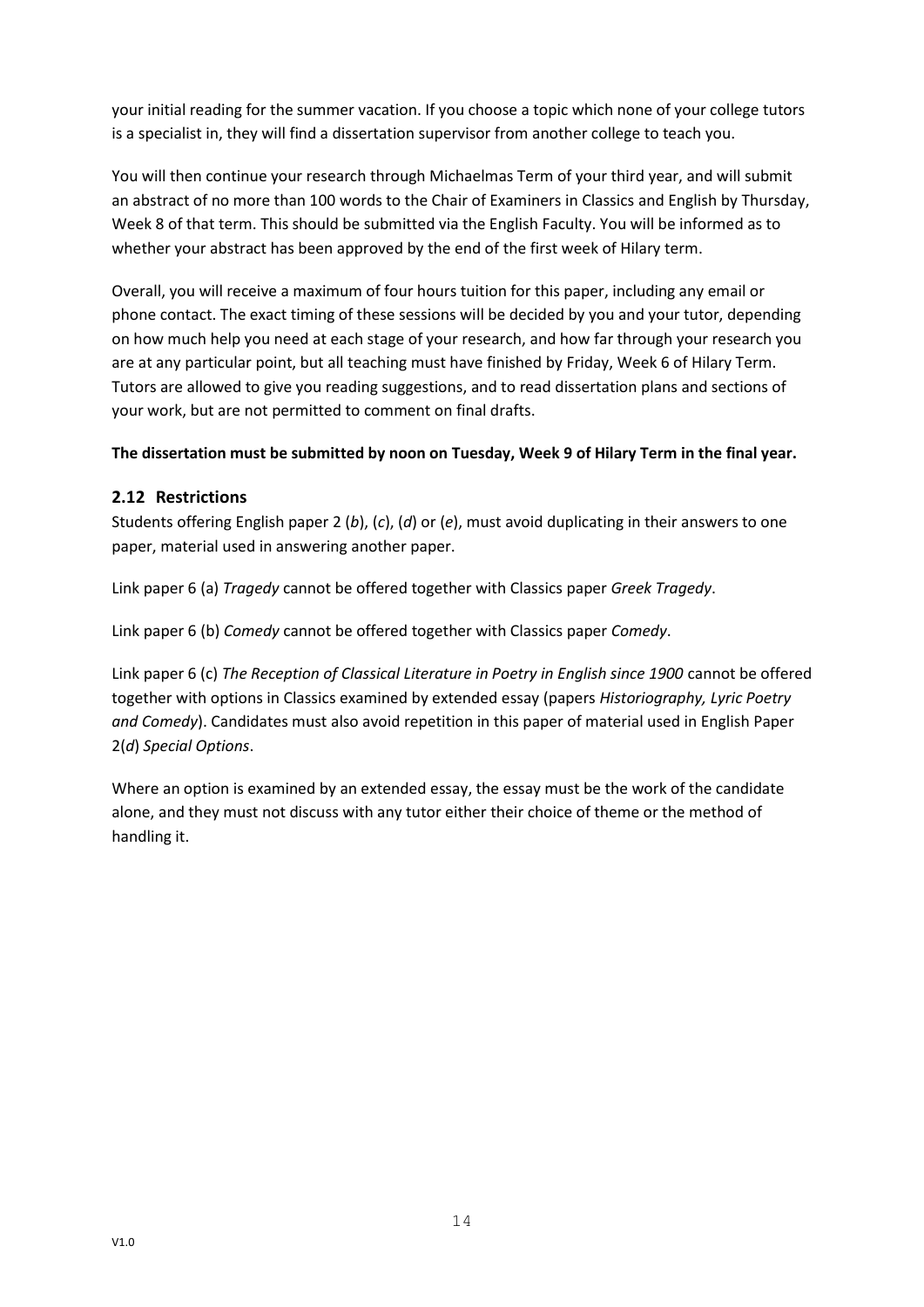# <span id="page-15-0"></span>**3 STUDYING**

You can find further study skills advice on the University website at: [https://www.ox.ac.uk/students/academic/guidance/skills.](https://www.ox.ac.uk/students/academic/guidance/skills?wssl=1)

| <b>First</b> | Two marks of 70 or above, an average of 68.5 or above and no mark<br>below 50.<br>An alternative route to a First is available to candidates who get four or<br>more marks of 70 or above, an average mark of 67.5 or greater and no<br>mark below 50. |
|--------------|--------------------------------------------------------------------------------------------------------------------------------------------------------------------------------------------------------------------------------------------------------|
| II.i         | Two marks of 60 or above, an average of 59 or above and no mark below<br>40.                                                                                                                                                                           |
| II.ii        | Two marks of 50 or above, an average of 49.5 or above and no mark<br>below 30.                                                                                                                                                                         |
| <b>Third</b> | An average of 40 or above with no more than one mark below 30.                                                                                                                                                                                         |
| Pass         | An average mark of 30 or greater and not more than two marks below<br>30. An overall average for translations of less than 30 may also prevent a<br>candidate from obtaining more than a Pass.                                                         |

## <span id="page-15-1"></span>**3.1 Marking and Classification Criteria**

Please find below the Humanities Division marking criteria and mark descriptors for assessed work.

## <span id="page-15-2"></span>*3.1.1 Criteria for Examination Questions*

These criteria will be used in marking all three-hour question papers in both public examinations (Prelims; FHS), and in the marking of College Collections.

| <b>Engagement</b>  | incisiveness of engagement with the question;<br>$\overline{\phantom{a}}$                                            |
|--------------------|----------------------------------------------------------------------------------------------------------------------|
|                    | depth and sophistication of comprehension of issues and implications<br>$\overline{\phantom{a}}$<br>of the question; |
|                    | relevant awareness of literary history and theory and critical traditions;<br>$\overline{\phantom{a}}$               |
|                    | directness of answer to the question;<br>$\overline{\phantom{a}}$                                                    |
|                    | grasp and handling of critical materials.<br>$\overline{\phantom{a}}$                                                |
| Argument           | coherence of argument;<br>$\overline{\phantom{a}}$                                                                   |
|                    | analytical clarity and power;                                                                                        |
|                    | intellectually incisive argument and sophistication of conceptualization;<br>$\overline{\phantom{a}}$                |
|                    | independence of argument;<br>$\overline{\phantom{a}}$                                                                |
|                    | quality of critical analysis of text in the service of argument.<br>$\overline{\phantom{a}}$                         |
| <b>Information</b> | relevance of deployment of information;                                                                              |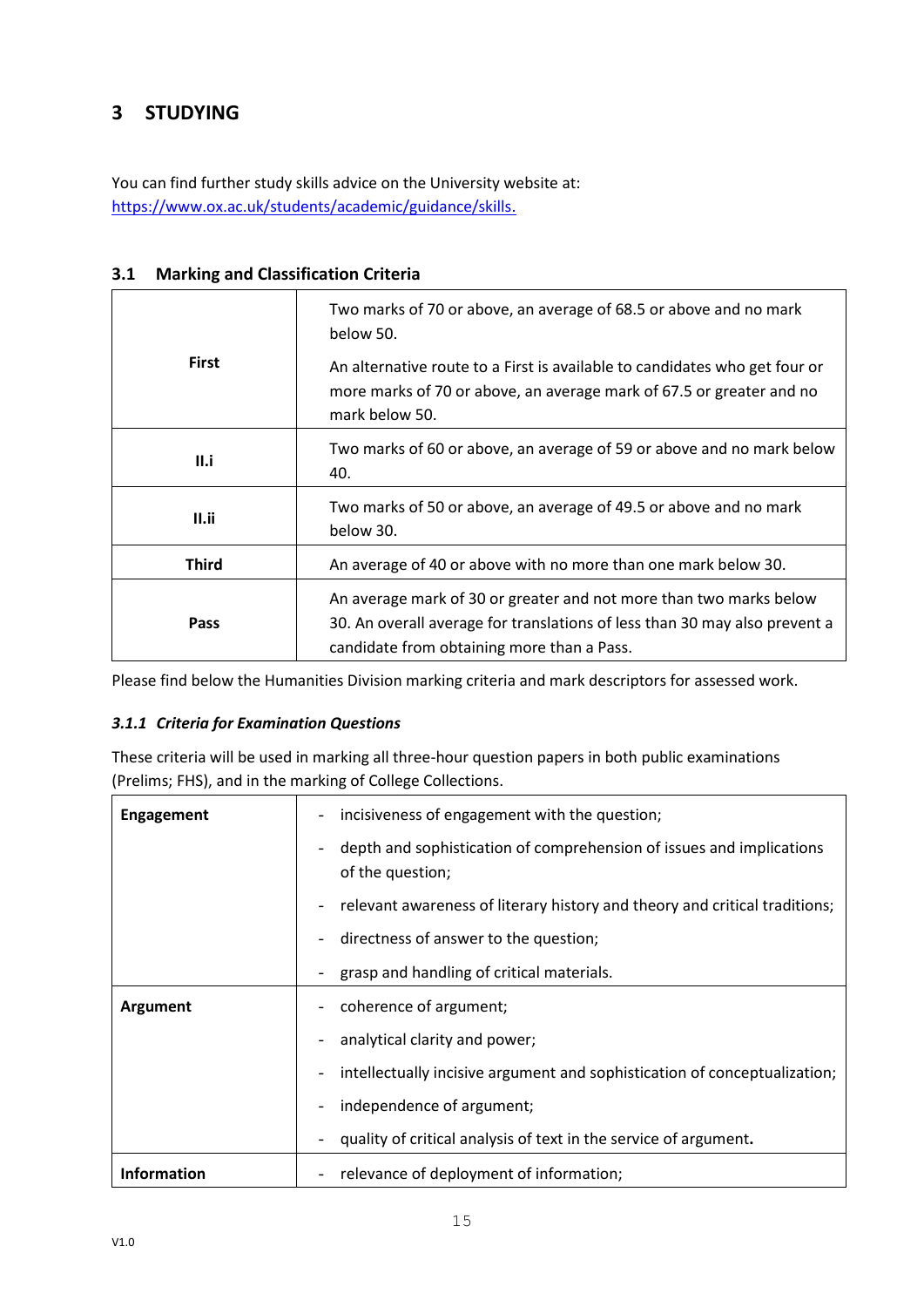|                | depth, precision and detail of evidence cited;<br>$\overline{\phantom{0}}$ |
|----------------|----------------------------------------------------------------------------|
|                | accuracy of facts;<br>$\overline{\phantom{0}}$                             |
|                | relevant knowledge of primary texts.<br>-                                  |
| Organisation & | clarity and coherence of structure;<br>$\overline{\phantom{0}}$            |
| Presentation   | clarity, fluency and elegance of prose;<br>-                               |
|                | correctness of grammar, spelling, and punctuation.<br>-                    |

## <span id="page-16-0"></span>*3.1.2 Criteria for Extended Essays and Dissertations*

These criteria will be used in marking all extended essays in public examinations.

| <b>Engagement</b>         | identification and clear delineation of a subject, appropriate to the<br>word length of the essay;    |
|---------------------------|-------------------------------------------------------------------------------------------------------|
|                           | relevant awareness of literary history and theory and critical traditions;                            |
|                           | depth and sophistication of comprehension of and engagement with<br>issues;                           |
|                           | grasp and handling of critical materials.                                                             |
| Argument                  | coherence of argument;<br>$\overline{\phantom{a}}$                                                    |
|                           | analytical clarity and power;                                                                         |
|                           | intellectually incisive argument and sophistication of conceptualization;<br>$\overline{\phantom{a}}$ |
|                           | independence of argument;                                                                             |
|                           | quality of critical analysis of text in the service of argument.                                      |
| <b>Information</b>        | use of primary texts;                                                                                 |
|                           | relevance of information deployed;                                                                    |
|                           | depth, precision, detail and accuracy of evidence cited;                                              |
|                           | relevant knowledge of primary texts.                                                                  |
| <b>Organisation &amp;</b> | clarity and coherence of structure;                                                                   |
| Presentation              | clarity, fluency and elegance of prose;                                                               |
|                           | correctness of grammar, spelling, and punctuation;                                                    |
|                           | correctness of apparatus and form of footnotes and bibliography.                                      |

## <span id="page-16-1"></span>*3.1.3 Mark descriptors*

| <b>Numerical</b><br><b>Marks</b> | Class   Criteria: Examination scripts                       |
|----------------------------------|-------------------------------------------------------------|
| $86+$                            | Outstanding work of marked independence and sophistication. |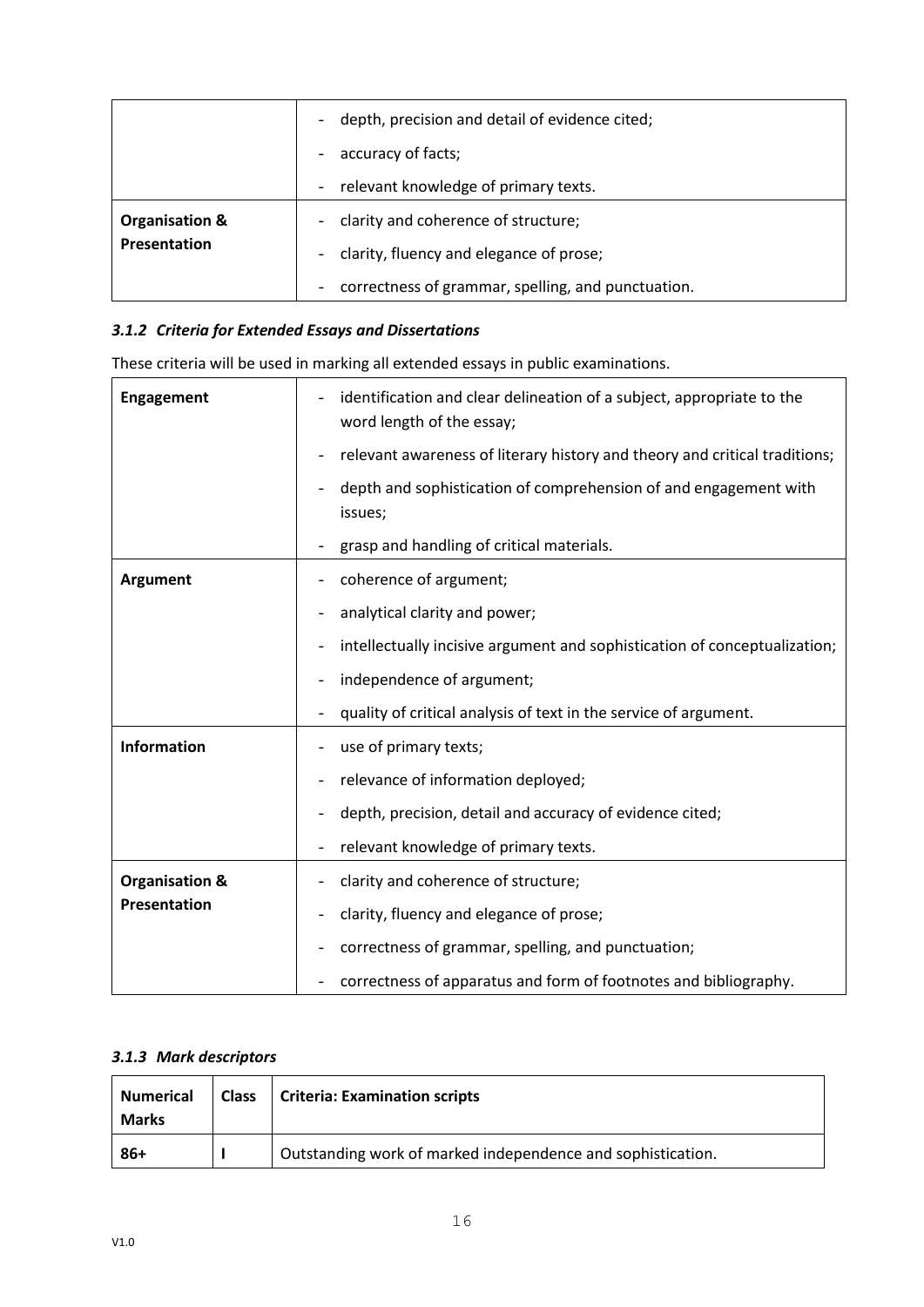| 80-85                          | $\mathbf{I}$   | Scripts will excel across the range of criteria.                                                                                                                                                                                                                                                                                                                                                                                                                                         |
|--------------------------------|----------------|------------------------------------------------------------------------------------------------------------------------------------------------------------------------------------------------------------------------------------------------------------------------------------------------------------------------------------------------------------------------------------------------------------------------------------------------------------------------------------------|
| 75-79                          | L              | Scripts will excel in more than one area, and be at least highly competent in<br>other respects. That is, they must be excellent for some combination of<br>sophisticated engagement with the issues, incisiveness of argument and<br>critical analysis, and quality of knowledge, as well as being presented clearly<br>and coherently. Truly outstanding features may compensate for mere high-<br>competence elsewhere.                                                               |
| 70-74                          | L              | Scripts will be at least very highly competent across the board, and probably<br>excel in at least one group of criteria. Relative weaknesses in some areas<br>may be compensated by conspicuous strengths in others.                                                                                                                                                                                                                                                                    |
| 65-69                          | lli            | Scripts will demonstrate considerable competence across the range of the<br>criteria. They must exhibit some essential features, addressing the question<br>directly and relevantly, and offering a coherent argument substantiated with<br>accurate and relevant evidence, the whole being clearly-presented.<br>Nevertheless, additional strengths (for instance, the sophistication of the<br>arguments, or the quality of literary analysis) may compensate for other<br>weaknesses. |
| 60-64                          | lli            | Scripts will be competent and should manifest the essential features<br>described above, in that they must offer relevant, substantiated and clear<br>arguments; but they will do so with less range, depth, precision and perhaps<br>clarity. Again, qualities of a higher order may compensate for some<br>weaknesses.                                                                                                                                                                 |
| 50-59                          | <b>Ilii</b>    | Scripts must show evidence of some solid competence in expounding<br>information and analysis. But they will be marred by a failure on one<br>criterion or another: failure to discuss the question directly, irrelevant citing<br>of information, factual error, lack of detail, or poor organization and<br>presentation, including incorrect prose.                                                                                                                                   |
| 40-49                          | $\mathbf{III}$ | Scripts will fall down on a number of criteria, but will exhibit some vestiges<br>of the qualities required, such as the ability to see the point of the question,<br>to deploy information, or to offer some coherent analysis towards an<br>argument. Such qualities will not be displayed at a high level or consistently,<br>and will be marred by irrelevance, incoherence, error and poor organization<br>and presentation.                                                        |
| 30-39                          | Pass           | Scripts will display a modicum of knowledge or understanding of some<br>points, but will display almost none of the higher qualities described in the<br>criteria. They will be marred by high levels of factual error and irrelevance,<br>generalization and lack of information, and poor organization and<br>presentation.                                                                                                                                                            |
| Less than<br>or equal to<br>29 | Fail           | Scripts will fail to exhibit any of the required qualities. Candidates who fail to<br>observe rubrics and rules beyond what the marking-schemes allow for may<br>also be failed.                                                                                                                                                                                                                                                                                                         |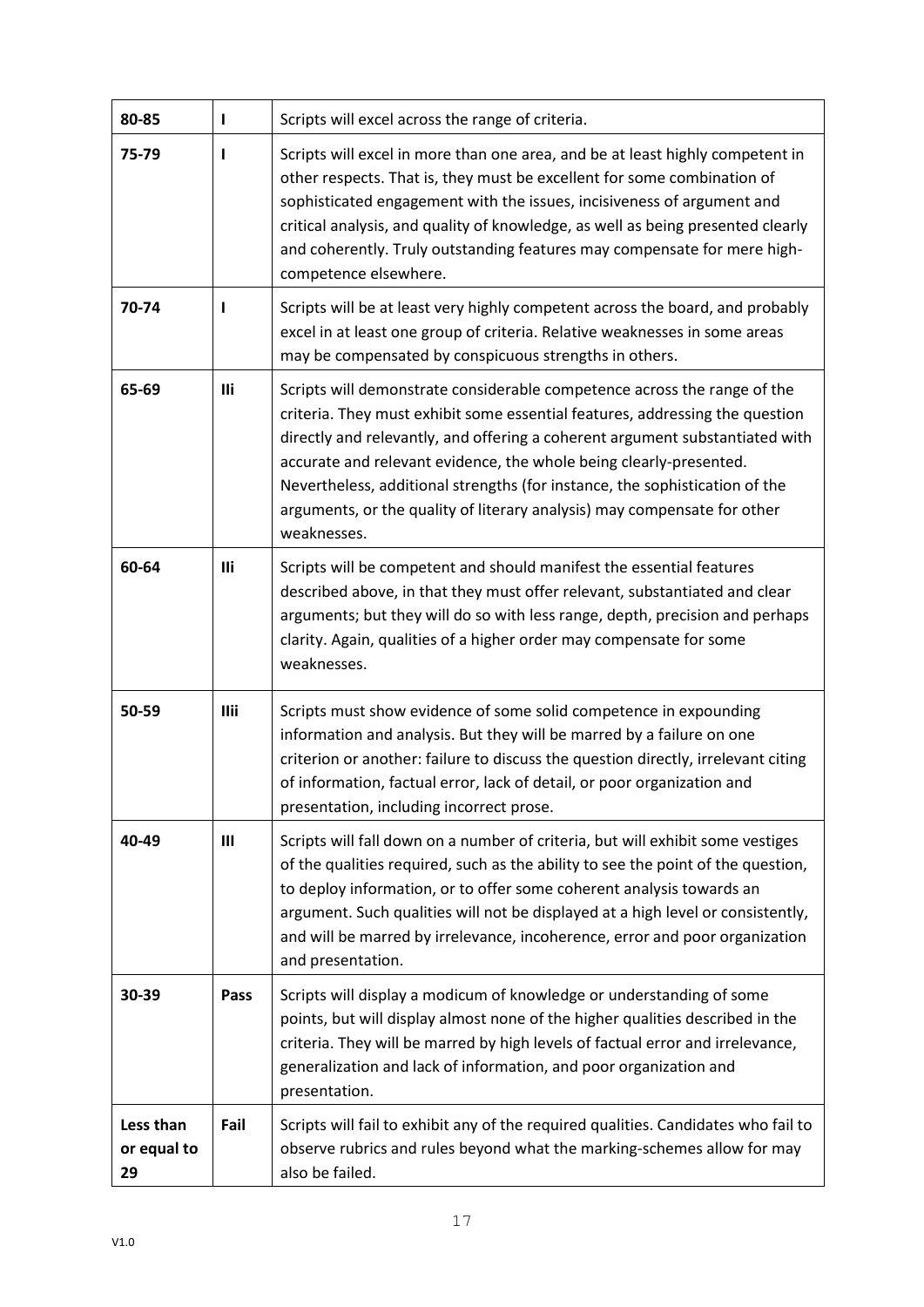## <span id="page-18-0"></span>*3.1.4 Criteria for Classics Translations*

The following are the criteria for the marking of translations (the comments on unseen translation are relevant to Second Classical Language):

Elegant and resourceful use of English will be rewarded, as will accuracy in detail and effectiveness in conveying the spirit of the original; incorrect and unduly clumsy or literal English will be penalized. More error will be tolerated in unseen than in prepared translation, and in the latter candidates are liable to be penalised severely for errors which suggest ignorance of the context (if it has one) and essential drift of the passage.

80-85 (High first class): outstanding and memorable, showing all first class qualities to a remarkable degree. Sense and register of the passage admirably handled. The odd failing may be allowed.

70-79 (First class): candidate has got the passage mostly right, with only minor errors or very few errors. Deals intelligently with difficulties. Handles the stylistic variations of the passage well, and achieves a natural English style.

60-69 (Upper second class): candidate has grasped the general sense and drift of the passage well, though with a number of errors. In prepared translation, the candidate appears to have a good grasp of the context of the passage, if it has one.

50-59 (Lower second class): candidate has essentially grasped the drift of the passage (and of the context, if relevant, of a prepared passage), but has made more, or more serious, errors than in a II.1 script.

40-49 (Third class): candidate shows only a shaky grasp of what is happening in the passage and has made a number of grave mistakes, but has shown some knowledge and understanding of the language and (in a prepared translation) of the context, where applicable, of the passage.

30-39 (Pass): very poor quality work, showing little knowledge of the language (or, in a prepared text, of the context and content of the passage), but enough to justify the award of a pass mark.

20-29 Displays seriously deficient knowledge of the ancient language, and little or no knowledge or understanding of grammar, syntax and vocabulary and/or familiarity with set texts. Translations into English entirely discontinuous and/or nonsensical, displaying little or no grasp either of the language or of the meaning of the passage(s), and with little or no sensible attempt at guesswork.

10-19 Work which suffers from the above shortcomings to a more extreme degree.

5-9 A seriously incomplete script, comprising no more than a few responses and/or making no real effort to make sense of the passage.

1-4 A blank script or a response which entirely fails to make sense of the passage.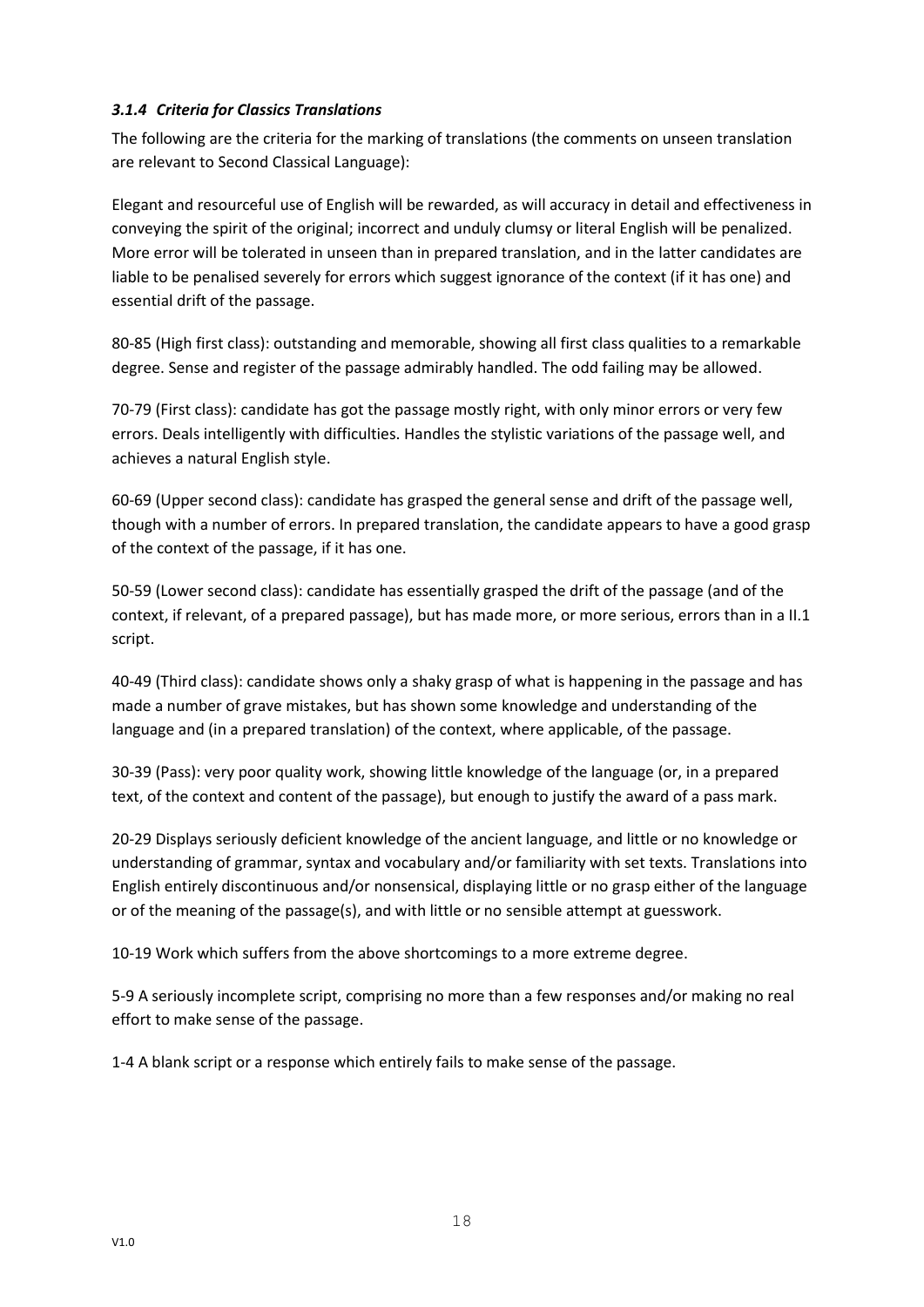## <span id="page-19-0"></span>**3.2 Examinations**

Exam conventions are the formal record of the specific assessment standards for the course or courses to which they apply. They set out how your examined work will be marked and how the resulting marks will be used to arrive at a final result and classification of your award. They include information on: marking scales, marking and classification criteria, scaling of marks, progression, resits, penalties for late submission and penalties for over-length work. Examination conventions for Classics papers can be found on the [Classics Faculty Canvas pages,](https://login.canvas.ox.ac.uk/) and in the [English FHS handbook.](https://oess.web.ox.ac.uk/handbooks)

## <span id="page-19-1"></span>*3.2.1 Examiners*

Candidates should not under any circumstances seek to make direct contact with individual internal or external examiners regarding the content, conduct, or outcome of an examination. Any queries should be addressed to the Chair of Examiners via the Examinations Secretary. If you are unhappy with an aspect of your assessment you may make a complaint or appeal (see Section 4.6).

Examiners' reports can be found on the relevant Faculty Canvas pages.

Please refer to Canvas in Michaelmas term of your final year for the details of the examiners.

## <span id="page-19-2"></span>*3.2.2 Old English and Early Middle English character protocol for timed exams*

Where students are using a word processor in a timed exam, it is recommended to represent Old English or Early Middle English characters as follows:

| $D$ or $\delta$ (eth) | dh |
|-----------------------|----|
| Þ or þ (thorn)        | th |
| Æ or æ (ash)          | ae |
| 3 (yogh)              | 3  |

For portfolios and dissertations (as opposed to timed exams) the Faculty expects the correct characters to be used rather than the exam protocol, which is intended to aid rapid typing. Students choosing to use the Old English or Early Middle English characters rather than the conventions in an exam will not be penalised.

## <span id="page-19-3"></span>**3.3 Good academic practice**

Plagiarism is presenting someone else's work or ideas as your own, with or without their consent, by incorporating it into your work without full acknowledgement. All published and unpublished material, whether in manuscript, printed or electronic form, is covered under this definition.

Plagiarism may be intentional or reckless, or unintentional. Under the regulations for examinations, intentional or reckless plagiarism is a disciplinary offence. Further guidance on plagiarism can be found [on](file://///ell-vsvr1.ell.ox.ac.uk/EFO/Undergraduates/Handbooks%20&%20Programme%20Specs/Handbooks/2020-21/on) Canvas.

The University has also produced an extensive set of resources to help you maintain good academic practice; this can be found at [www.ox.ac.uk/students/academic/guidance/skills.](http://www.ox.ac.uk/students/academic/guidance/skills) Further to this we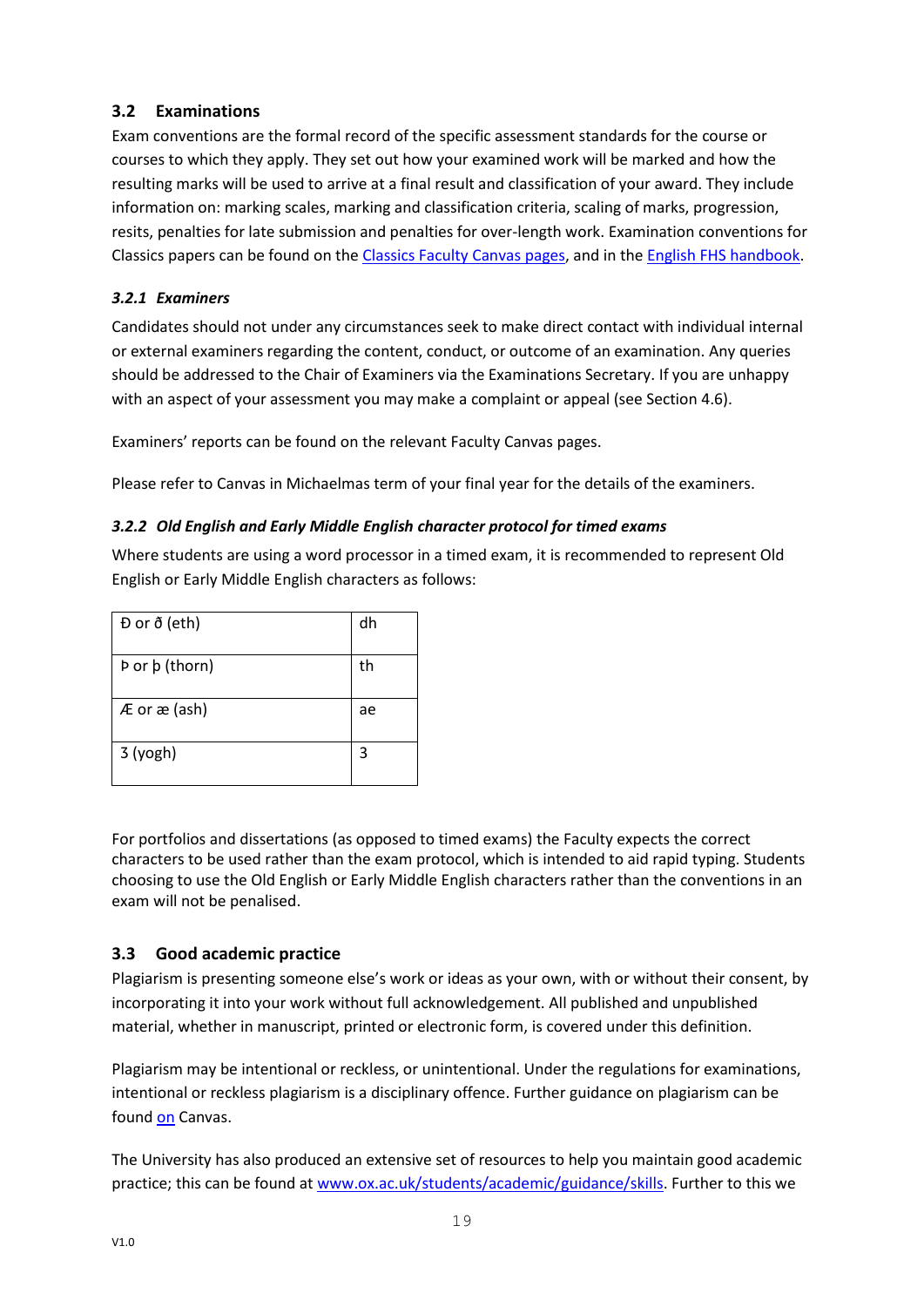would recommend all students use the online learning opportunities to develop their skills further; [canvas.ox.ac.uk](https://www.canvas.ox.ac.uk/) and more guidance on good referencing practice can be found in section 3.5 of this handbook.

## <span id="page-20-0"></span>**3.4 Presentation**

All summative submitted assessments are submitted online. The body of your essays should be one and a half or double-spaced. Short quotations of a sentence or less should not be set in a paragraph by themselves. Longer quotations should be set in a separate paragraph, indented and singlespaced. Don't indent the first line of the first paragraph, or the first paragraph of a new section of the essays. Indent all subsequent paragraphs. Please remember to number the pages of your essays.

## <span id="page-20-1"></span>**3.5 References and Bibliography**

The English Faculty does not impose a mandatory referencing system, though your tutors may communicate their own preferences to you in the matter of style. It is compulsory, however, to present your work in a form that complies with academic standards of precision, clarity, and fullness of reference. Whatever system you employ, please remember these three essentials:

## i) **Consistency**

Ensure that you are using the same style and format for your references throughout your work.

## ii) **Clarity**

Remember that references are included primarily as a guide for the reader. The more explicit you make your citations, the easier it is for anyone reading your work to find your sources.

## iii) **Common sense**

You will at some stage have to deal with a citation or a reference from a source which does not easily fit into a prescribed system. On these occasions, employing your own judgement will probably enable you to generate a reference in line with the others in your document. An introduction to a common referencing system, MHRA (Modern Humanities Research Association), is included below. This is intended for guidance only, and you are free to adopt other scholarly systems if you prefer. Paying close attention to the referencing systems used in the academic publications you read is another good way to familiarise yourself with habits of scholarly presentation.

A small sample bibliography of style handbooks is also given here, and you will find copies of these in the Bodleian and the EFL, as well as many other Oxford libraries. Style handbooks will go into much greater detail about formatting and writing habits than this Faculty handbook, which only covers methods of referencing.

V1.0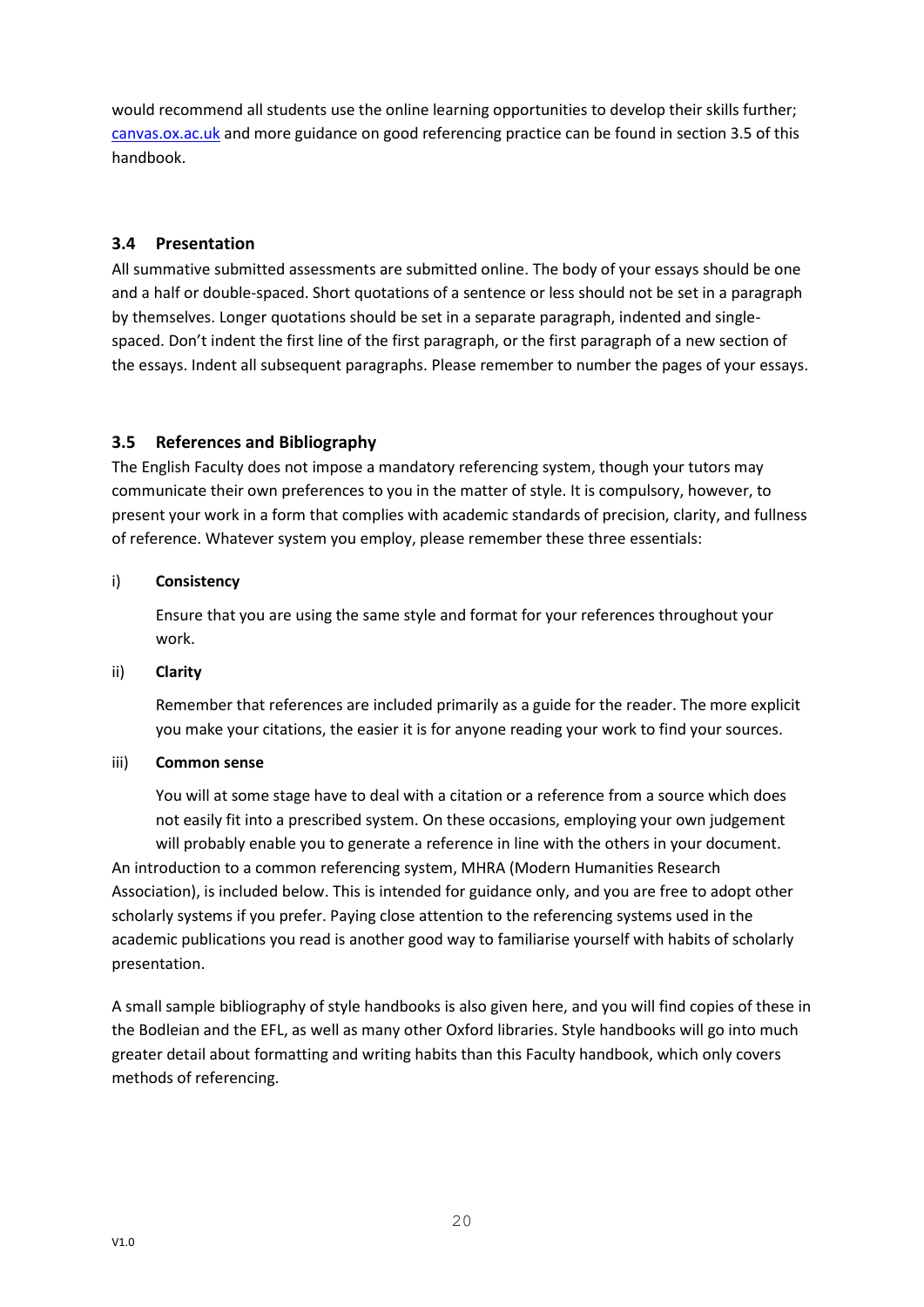## <span id="page-21-0"></span>*3.5.1 Sample bibliography of style handbooks*

Details given here are of first editions except where noted; many of these guides have since been republished in new incarnations and you may like to seek out the most recent edition.

Gibaldi, Joseph *MLA Style Manual and Guide to Scholarly Publishing* (New York: Modern Language Association of America, 1998)

Gibaldi, Joseph, *MLA Handbook for Writers of Research Papers* (New York: Modern Language Association of America, 1984)

Price, Glanville and Brian Richardson, *MHRA Style Guide: a Handbook for Authors, Editors and Writers of Theses* (London: Modern Humanities Research Association, 2002)

This handbook is also available for free download from the MHRA website at [http://www.mhra.org.uk/Publications/Books/StyleGuide/index.html.](http://www.mhra.org.uk/Publications/Books/StyleGuide/index.html)

*The Chicago Manual of Style*, 14th edn (Chicago; London: University of Chicago Press, 1993)

Turabian, Kate L., *A Manual for Writers of Research Papers, Theses, and Dissertations*, rev. by Wayne C. Booth, Gregory Colomb and Joseph M. Williams, 7<sup>th</sup> edn (Chicago; London: University of Chicago Press, 2007)

## <span id="page-21-1"></span>*3.5.2 Modern Humanities Research Association (MHRA) referencing*

Below is a brief explanation of two MHRA approved referencing systems:

- 1. MHRA (general)
- 2. The author-date system

Both of the systems explained below have two points of reference. Firstly, each time you use a quotation, or any other information taken directly from your source, you must place a reference within the text (in parentheses) or in a footnote. Secondly, at the end of your work you will need to include a full bibliography detailing all sources. This is the case even for a system like the first which also provides full bibliographic detail within the text.

A guide to drawing up your bibliography is also provided below; see 3.5.4. Your bibliography will not count towards any word limits for assessed work, but references in the text and in footnotes will count, so you might like to consider a system (like the author-date system) which reduces the number of words contained in the reference.

## *3.5.2.1 MHRA (general)*

The general MHRA system requires that the first reference to every book, article or other publication in your document should be given in full. Thereafter, references to the same publication may take an abbreviated, but easily identifiable, form (see 1.5, Abbreviated references).

## **Books**

In general, a full reference to a book would appear in a footnote and be presented in the following order, with each piece of information separated from the next by a comma. (It may not be necessary to include all of this information for every book you refer to):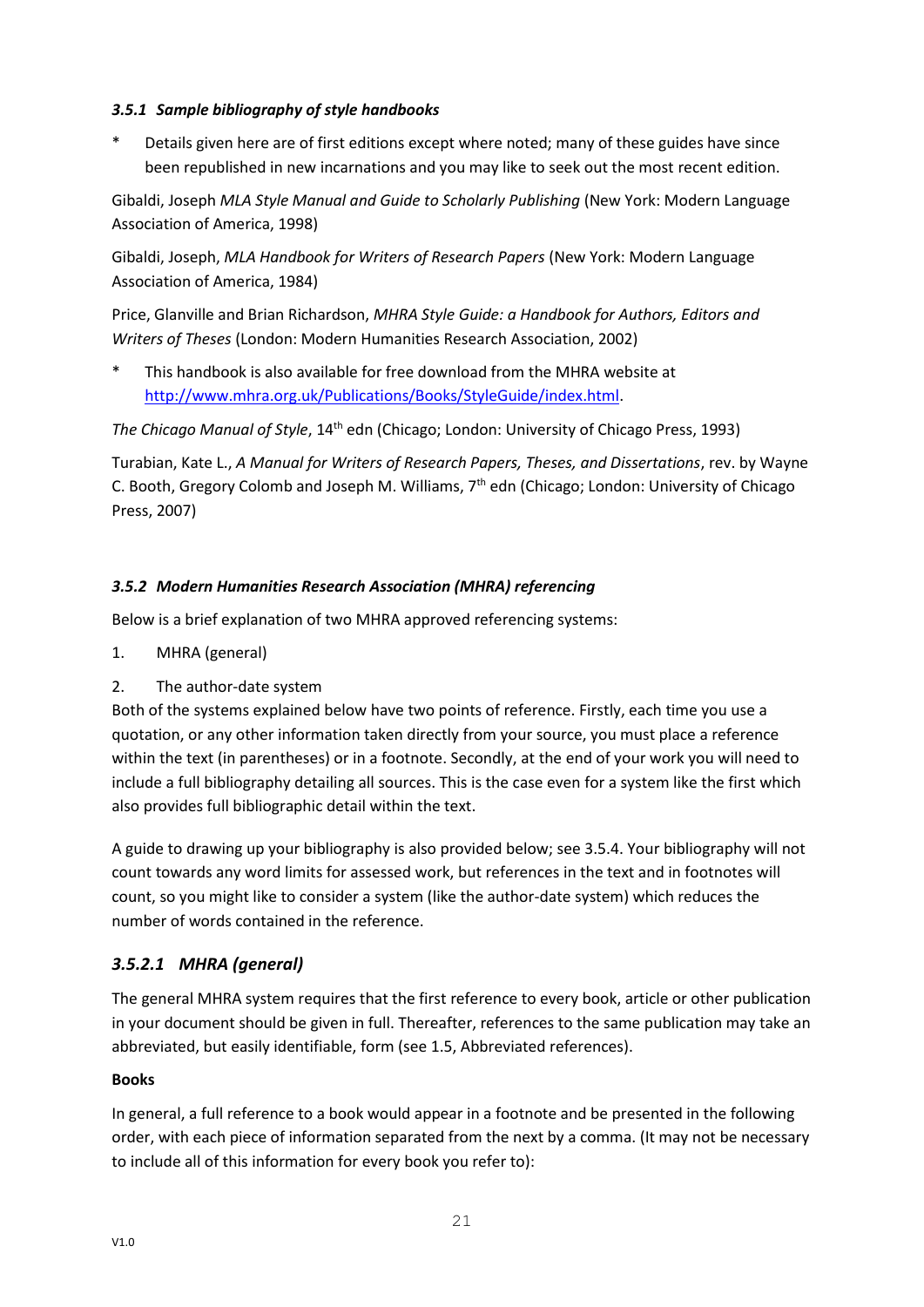- 1. *Author*: in the form given on the title page, and with first name preceding surname. When referring to an edition of a primary work which contains the author's name in the title, as with *The Sermons of John Donne*, it is not essential to repeat 'John Donne' before the title.
- 2. *Title*: in full and in italics. The initial letters of all principal words should be capitalised.
- 3. *Editor / translator, etc.*: in the form 'ed. by', 'trans. by', 'rev. by'.
- 4. *Series*: if the book belongs in a series, give the series title and volume number.
- 5. *Edition*: if other than the first edition, specify '2nd edn', 'rev. edn' etc.
- 6. *Number of volumes*: if the work is in several volumes, state this in the form '4 vols'.
- 7. *Details of publication*: these should be enclosed in round brackets, and take the form (Place of publication: Publisher, Year).
- 8. *Volume number*: in roman numerals. Where necessary, include the publication date of the volume in brackets after the volume number.
- 9. *Page numbers*: preceded by 'p.' or 'pp.', unless you have included a volume number.

Here are some examples of first references to books under the MHRA system:

Edmund Spenser, *The Shorter Poems*, ed. by Richard McCabe (London: Penguin, 1999), p. 221

Patrick Collinson, *The Religion of Protestants: the Church in English Society 1559-1625* (Oxford: Oxford University Press, 1982), pp.7-12

Francis Bacon, *The Advancement of Learning*, ed. and with introduction, notes and commentary by Michael Kiernan, The Oxford Francis Bacon, IV (Oxford: Clarendon Press, 2000), p. 66

*The Book of Margery Kempe*, ed. by Barry Windeatt (London: Longman, 2000), pp. 41 – 50

Paul Strohm, *Social Chaucer*, 2nd edn (Cambridge, Mass: Harvard University Press, 1994), pp. 47 - 83

## **Chapters or articles in books**

Information about a chapter or an article published in a book should be presented in the following order:

- 1. *Author.*
- 2. *Article title*: in single quotation marks and not italicised.
- 3. *'in'*: preceded by a comma.
- 4. *Title, editor and publication details of the book* as described above*.*
- 5. *First and last pages of article*: preceded by 'pp.'
- 6. *Page number of reference*: in parentheses and preceded by 'p.' or 'pp.'

E.g.:

Mark Thornton Burnett, '"We are the makers of manners": The Branagh Phenomenon', in *Shakespeare After Mass Media*, ed. by Richard Burt (Basingstoke: Palgrave, 2002), pp. 83–105 (p. 91).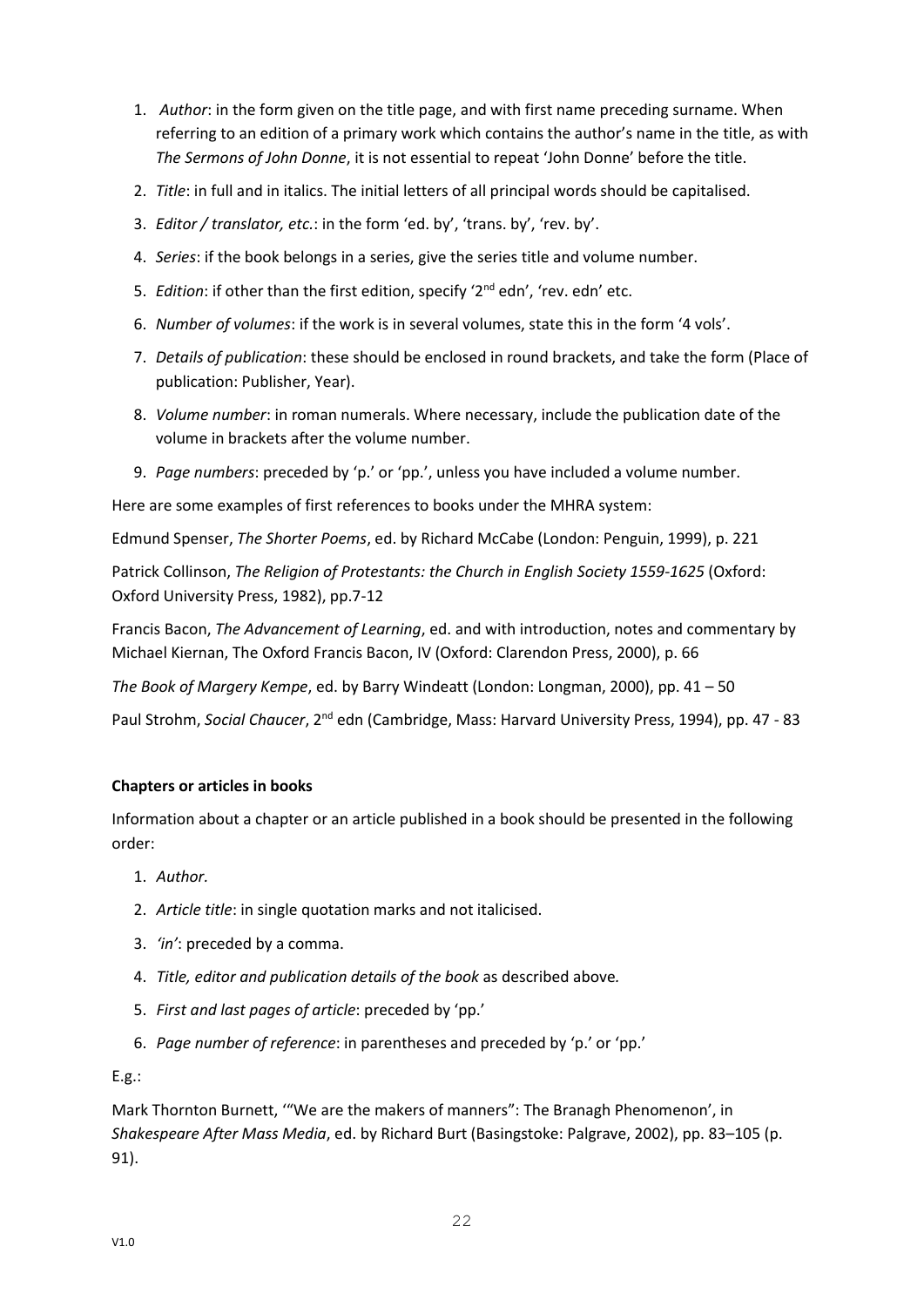Virginia Woolf, 'A Letter to a Young Poet', in *The Essays of Virginia Woolf: Volume 5, 1929-1932*, ed. by Stuart N. Clarke (London: Hogarth Press, 2009), pp. 306–323.

## **Journal articles**

A reference to a journal article should be composed as follows:

- 1. *Author.*
- 2. *Article title*: in single quotation marks and not italicised.
- 3. *Journal title*: in italics.
- 3. *Series number*: in Arabic numerals, not Roman.
- 4. *Volume number*: in Arabic numerals, not Roman.
- 5. *Year of publication*: in parentheses.
- 6. *First and last pages of article*: without 'pp.'
- 7. *Page number of reference*: in parentheses and preceded by 'p.' or 'pp.'

#### E.g.:

Brean Hammond, 'Joseph Addison's Opera *Rosamond*: Britishness in the Early Eighteenth Century', *ELH,* 73.3 (Fall 2006), 601–629 (p. 616).

Sylvia Federico, 'Chaucer and the Matter of Spain', *The Chaucer Review*, 45.3 (2011), 299–320 (pp. 301–307).

#### **Online resources**

An increasingly large amount of academic information can be found online. When choosing whether to use an online resource, you should use your judgement in determining the quality of the material. Who has created it, and why? Is it appropriate for academic citation?

When referencing an online source, you should keep as closely as possible to the guidelines given above for printed sources. Information should be supplied in the following order:

- 1. *Author*
- 2. *Title*
- 3. *Title of complete work / resource*: this might be the name of the website or an online database, or might be the bibliographic details for an online journal or text
- 4. *Publication details*: where known, supply the volume and date
- 5. *Full web address, URL or DOI* : in angle brackets < > . If you can find a stable URL or the DOI listed, this is better than the sometimes very lengthy web address you will have in your browser window. Avoid using TinyURL or similar for academic citation.
- 6. *Date of consultation*: in square brackets
- 7. *Location of reference*: for example, the paragraph number or page number where supplied. Include in parentheses.

E.g.: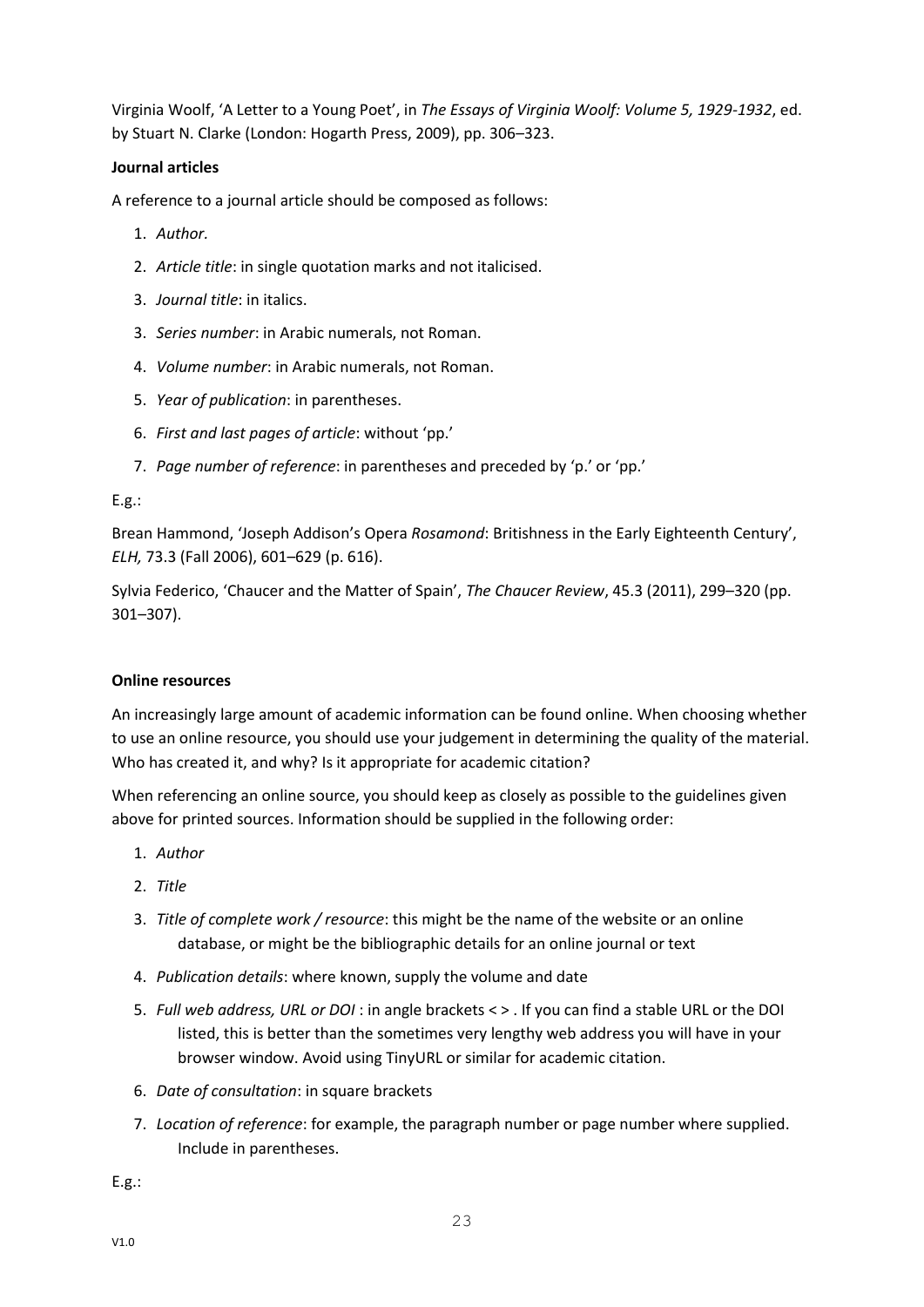Rosemary O'Day, 'Family Galleries: Women and Art in the Seventeenth and Eighteenth Centuries', *Huntingdon Library Quarterly* 71.2 (June 2008),

[<http://www.jstor.org/stable/10.1525/hlq.2008.71.2.323>](http://www.jstor.org/stable/10.1525/hlq.2008.71.2.323), [accessed 14 March 2011] (p. 332)

Hans J. Hillebrand, 'Reformation' in *Encyclopedia of Religion*, [<http://go.galegroup.com/ps/i.do?&id=GALE%7CCX3424502608&v=2.1&u=oxford&it=r&p=GVRL&s](http://go.galegroup.com/ps/i.do?&id=GALE%7CCX3424502608&v=2.1&u=oxford&it=r&p=GVRL&sw=w) [w=w>](http://go.galegroup.com/ps/i.do?&id=GALE%7CCX3424502608&v=2.1&u=oxford&it=r&p=GVRL&sw=w), [accessed 6 November 2010] (p. 7657)

Melvyn New, 'Sterne, Lawrence (1713 – 1768)' in *Oxford Dictionary of National Biography*, [<http://www.oxforddnb.com/view/article/26412>](http://www.oxforddnb.com/view/article/26412), [accessed 22 May 2011] (para. 12 - 16)

As more resources are accessed online, academic sites and databases regularly provide users with detailed bibliographic information about their content (often located at the very end of an article), which can be very useful when composing your footnotes.

## **Abbreviated references**

After your initial, full reference, you can save space in the rest of your document by using abbreviated references to repeated sources. These abbreviated references can either be included as further footnotes, or can be placed in parentheses in the body of your document. In addition, it is permissible to include all abbreviated references to primary sources in parentheses and all abbreviated references to secondary sources as footnotes if you so choose.

Abbreviated references will normally consist of the author's name followed by the page reference (and the volume reference where necessary) as: (Strohm, 91).

Where more than one work by an author has been cited, you may also need to include a short version of the title, in addition to author, volume and page:

MHRA discourages the use of 'op. cit.', 'loc. cit.' and 'ibid.'

If you are writing an essay which consistently refers to a set of primary texts by the same author – as might be the case for your dissertation or numerous tutorial essays – you may like to adopt a system of abbreviation. Following your first (full) citation of each text, you might say at the end of a footnote "All subsequent references are to this edition and incorporated into the body of the essay". Thereafter, you can place page numbers in parentheses within the text. If there is any ambiguity as to which primary text you are referring to, include a short title.

Alternatively, if you are consistently referring to a set of original primary sources such as manuscripts, or again, you are relying on a particular group of texts which you need to refer to repeatedly in your work, you may include a section in your bibliography that shows the abbreviations you will use for each source. For example, if you were writing an essay about Bacon's *Advancement of Learning* and you were using the Michael Kiernan edition cited above as your primary text, you might enter it into your list of abbreviations as follows:

*AL* Francis Bacon, *The Advancement of Learning*, ed. and with introduction, notes and commentary by Michael Kiernan, The Oxford Francis Bacon, IV (Oxford: Clarendon Press, 2000)

You would then label all references to the text with *AL* and the page number (again, you can do this in parentheses or in footnotes).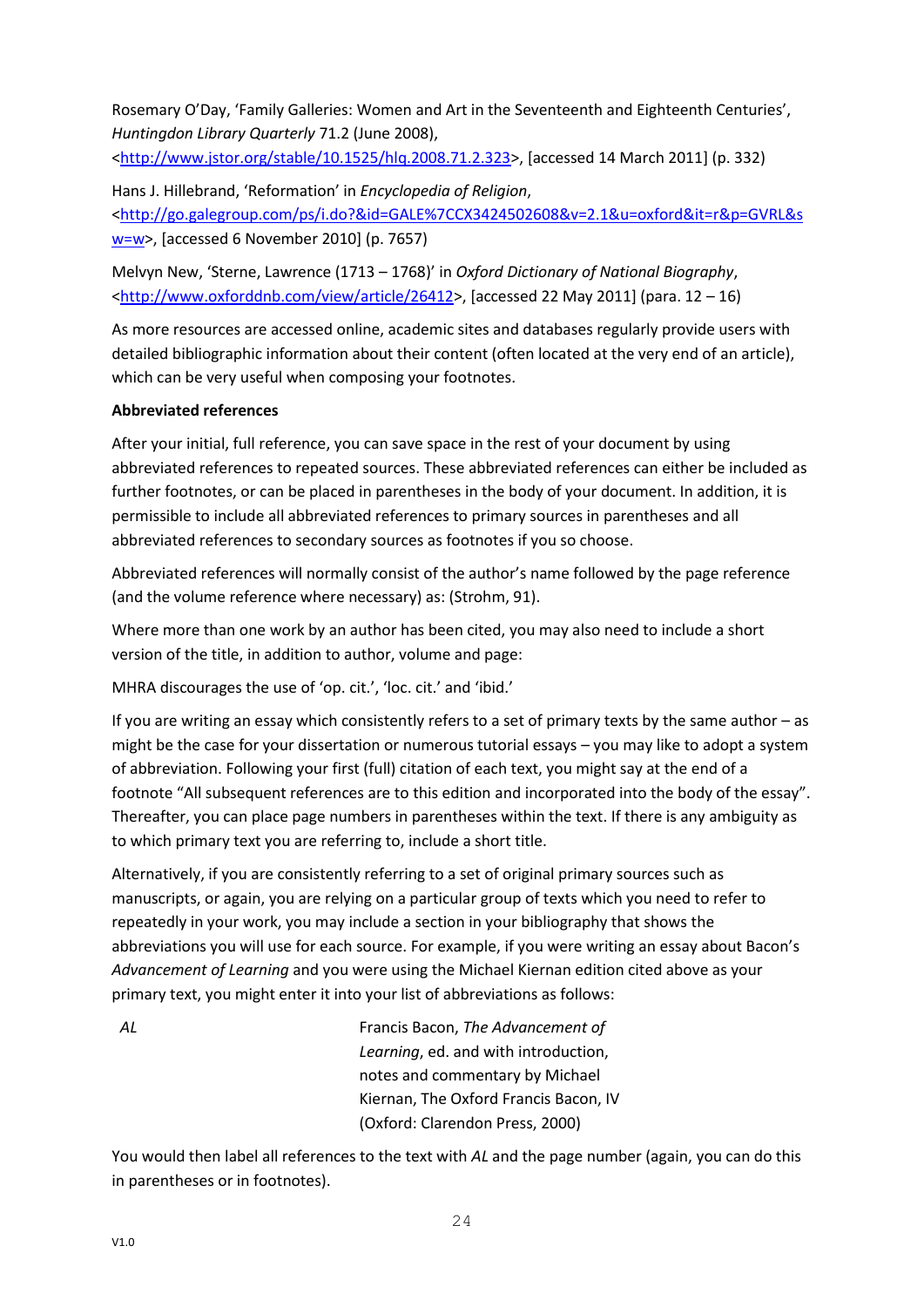## *3.5.2.2 MHRA (author – date system)*

This system can save you space when you are working to a word limit. Instead of including full references in the document, all source information is contained in a comprehensive bibliography at the end of your document. Such a bibliography would not be included in any word counts.

Your bibliography should be arranged in alphabetical order by author surname, and multiple works by one author should be arranged by date of publication. If two or more works by the same author share a publication date, you should distinguish between them by marking them e.g. '1995a' and '1995b'. The form of each entry should follow the guidelines below in the section on Bibliographies.

When you need to make a reference in your document, you should include it in the body of the text in parentheses. It should give the author's surname, the date of publication and the page reference, in the following form: (Colclough, 2001: 105). If your text already mentions the author's name, as in "Colclough suggests that...", you may omit the name from the reference in parentheses.

## <span id="page-25-0"></span>*3.5.3 Citing the OED*

*OED Online* ([www.oed.com](http://www.oed.com/)) is an online resource whose content changes every three months, when new and revised entries (along with other editorial and discursive material) are uploaded to the website. When you cite *OED Online* as your authority for a definition, or for any other information in an entry (etymology, pronunciation, range and date of illustrative quotations, etc), you need to specify two things:

(1) The date at which you accessed the website - simply attach the words 'accessed MONTH DAY YEAR' as appropriate to whatever information you cite from the dictionary (2) The date at which the content you cite was published.

Currently, every entry on the website is displayed with an additional central bar, bearing either red or blue rubric, which specifies the first date and origin of the entry. Blue rubric indicates the entry has been revised since 2000 and is up-to-date. Red rubric warns you that the entry was first inserted in the dictionary many years ago and may not have been fully updated.

The noun *relic*, for example, is accompanied by blue rubric stating 'This entry has been updated (OED Third Edition, December 2009)'. So it is a reliable up-to-date entry, and when citing it you should specify the word itself, its grammatical form, the date at which the entry was updated, and your date of access, along with (if relevant) the sense number of the definition you're referring to:

e.g. *relic*, n., sense 3d: 'An old, outmoded, or outdated person or thing; someone or something left over from an earlier era, or having the characteristics of a former time', *OED Online* (revised entry Sept 2009, accessed MONTH DAY YEAR).

You may also find it relevant to quote or otherwise take note of the accompanying label, in this case '*colloq.* (*humorous* or *derogatory*)'. Note that there is no need to cite the URL.

By contrast, slang n<sup>3</sup> is marked with red rubric stating 'This entry has not yet been fully updated (first published 1911)'. This alerts you that the entry may be significantly out of date. The definition of sense 1 reads 'The special vocabulary used by any set of persons of a low or disreputable character; language of a low and vulgar type'. No dictionary of English published today would intentionally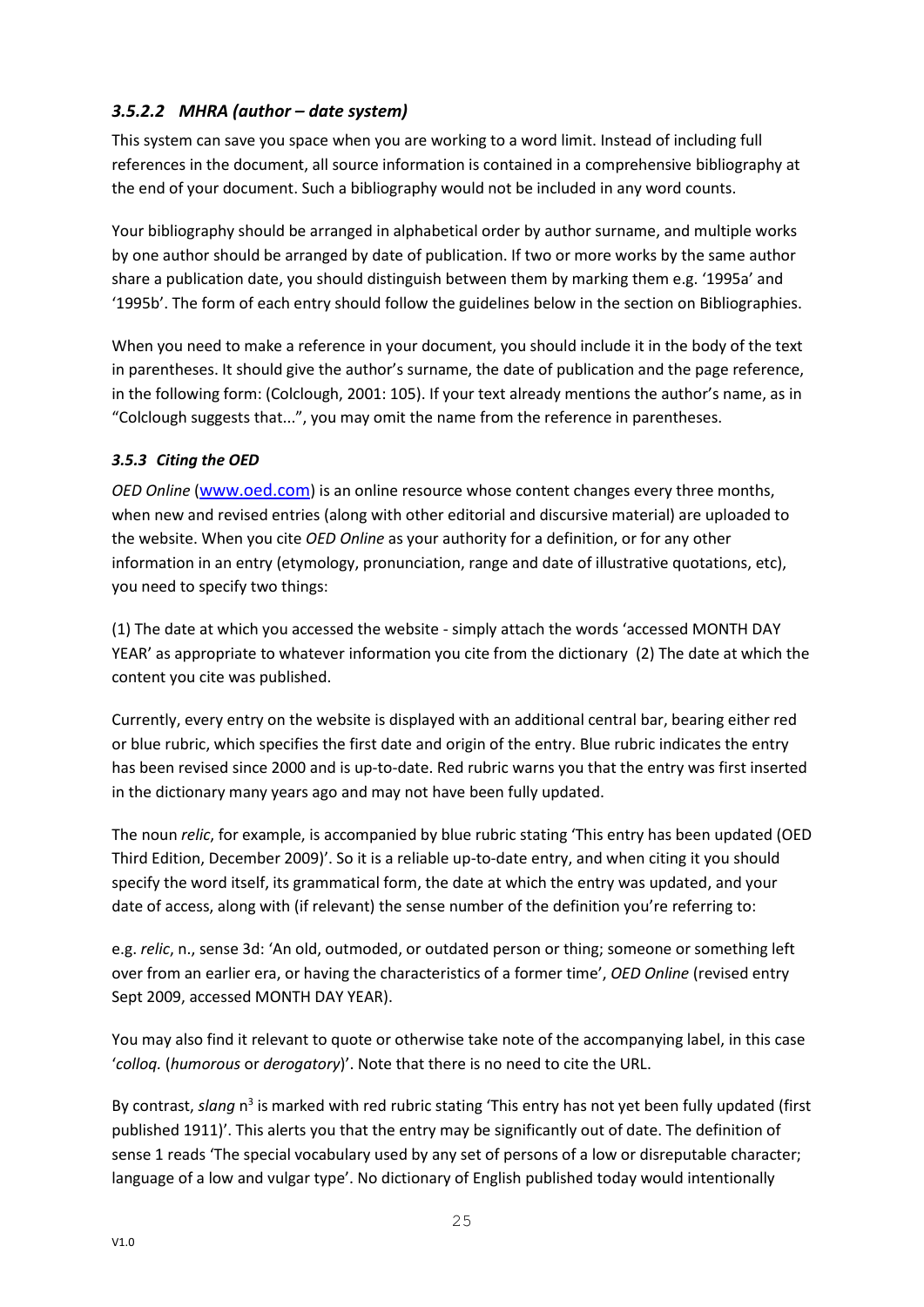incorporate value judgements in its definitions, and this definition (and its vocabulary) is significantly out of line with current linguistic thinking about slang and its users. For an up-to-date definition of *slang* you need to use either a good quality recently published print dictionary or a reliable online equivalent (to find this via *OED Online* itself, see the link below the red rubric to *Oxford Dictionaries Online* [\(http://oxforddictionaries.com](http://oxforddictionaries.com/)), which defines the word as follows: 'a type of language consisting of words and phrases that are regarded as very informal, are more common in speech than writing, and are typically restricted to a particular context or group of people'.

When citing red rubric entries you should be sure to specify the date of first publication, e.g.

slang n<sup>3</sup>, sense 1a: 'The special vocabulary used by any set of persons of a low or disreputable character; language of a low and vulgar type', *OED Online* (entry first published 1911, accessed MONTH DAY YEAR)

As before, there is no need to cite the URL.

Further information on the OED Online and how to cite material from it may be found on the Faculty Canvas page.

## <span id="page-26-0"></span>*3.5.4 Citation of objects in written work*

Illustrations may be gathered in one place at the end of the work, or, if you prefer, incorporated with the text. Captions within the text, and 'List of Illustrations' at the end of the essay, should contain the same information but captions should minimally include the following:

- o artist/architect/maker /manufacturer (e.g. Meissen)
- o title of work/name of building/object description (e.g. teapot)
- o date of production (date range or century acceptable)
- o present location
- brief reference for the source of the illustration

The 'List of Illustrations' should include the following information, in the recommended order:

- 1. artist/architect/maker
- 2. title of work/name of building/object description
- 3. size (metric)
- 4. medium (e.g. engraving; ceramic; textile; mixed media)
- 5. date of production
- 6. present location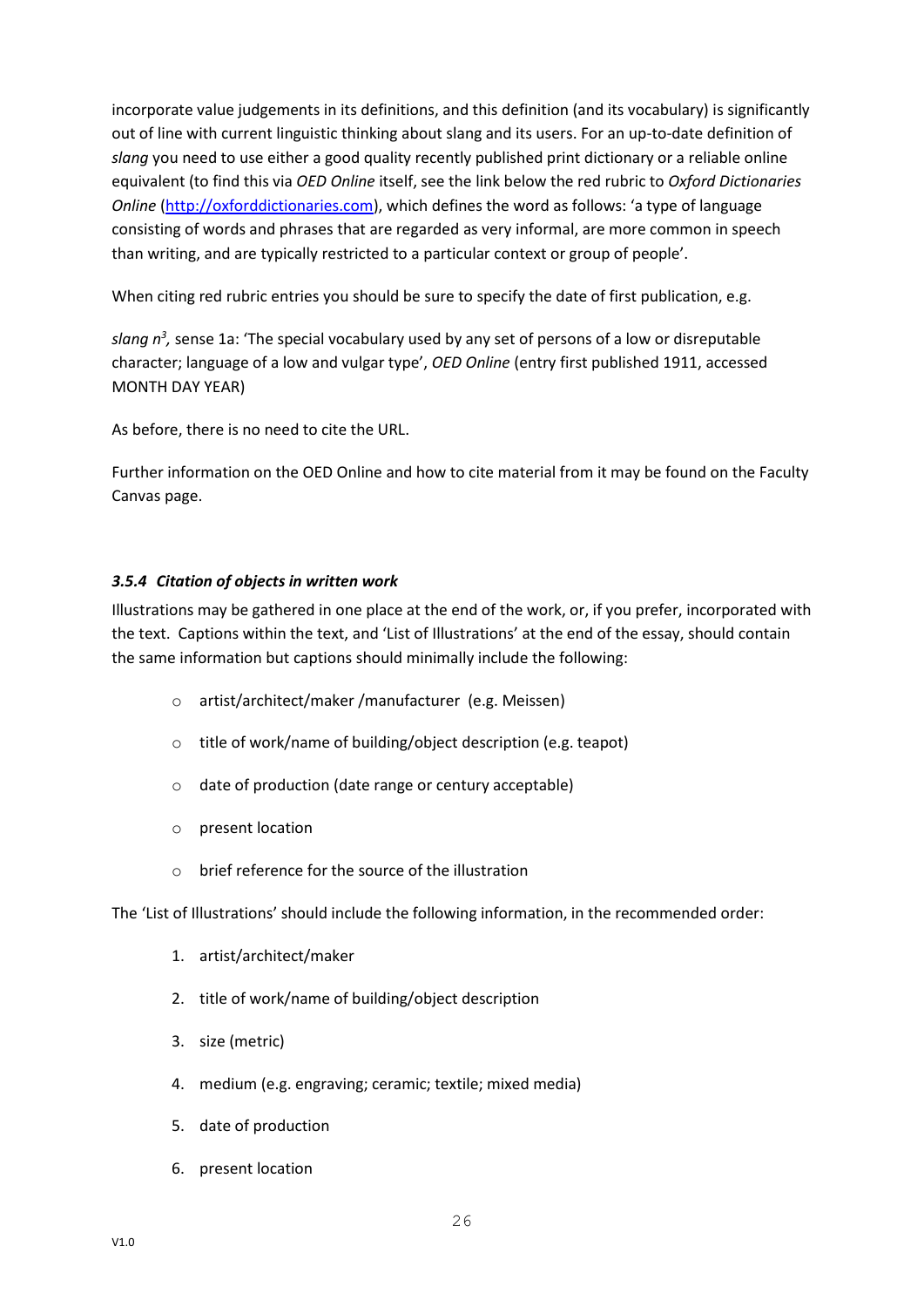7. brief reference for the source of the illustration (e.g., your own photograph, a museum photograph, copied from a book or the internet – if the last, give URL as you would for written work).

You should illustrate your work carefully since good illustrations can be vital to supporting your arguments. Wherever possible, you should use good quality, high-resolution illustrations of images, objects or buildings discussed at any length in the text. Illustrations can be in black and white; colour illustrations are only necessary if used to support a specifically 'colour-related' point in your argument or discussion. Captions can simply be numbered sequentially as Fig. 1, Fig. 2, etc., since the reader will be able to refer to the 'List of Illustrations' for the full information. Make sure you refer to your illustrations at appropriate points in your text and argument, with the relevant figure number in brackets, thus: (Fig. 10)."

Captions and lists of illustrations do not count as part of the overall word limit; neither do illustrations themselves.

## <span id="page-27-0"></span>*3.5.5 Bibliographies*

As with referencing, the format of your bibliography may vary according to the system you employ. Again, the most important thing is to maintain consistency in the way you present your sources in your bibliography.

If you have been using the MHRA referencing system outlined above, each item in your bibliography can be presented in much the same way as for the first full reference. The principal difference is that it is general practice to reverse the author's surname and first name, as in the example below. When a work has more than one author or editor, you need only invert the first named author.

## E.g. :

Berg, Christian, Frank Durieux, and Geert Lernout, eds., *The Turn of the Century: Modernism and Modernity in Literature and the Arts* (Antwerp: DeGruyter, 1995)

Caws, Mary Ann, ed., *Mallarmé in Prose*, trans. by Rosemary Lloyd and Mary Ann Caws (New York: New Directions, 2001)

Page numbers are not required in a bibliography unless you are listing an article or chapter that appears within another publication.

Your bibliography should be ordered alphabetically and thereafter by date of publication. Do not include full stops after each item in the list.

27

It is common, but not required, to divide your sources into primary and secondary works.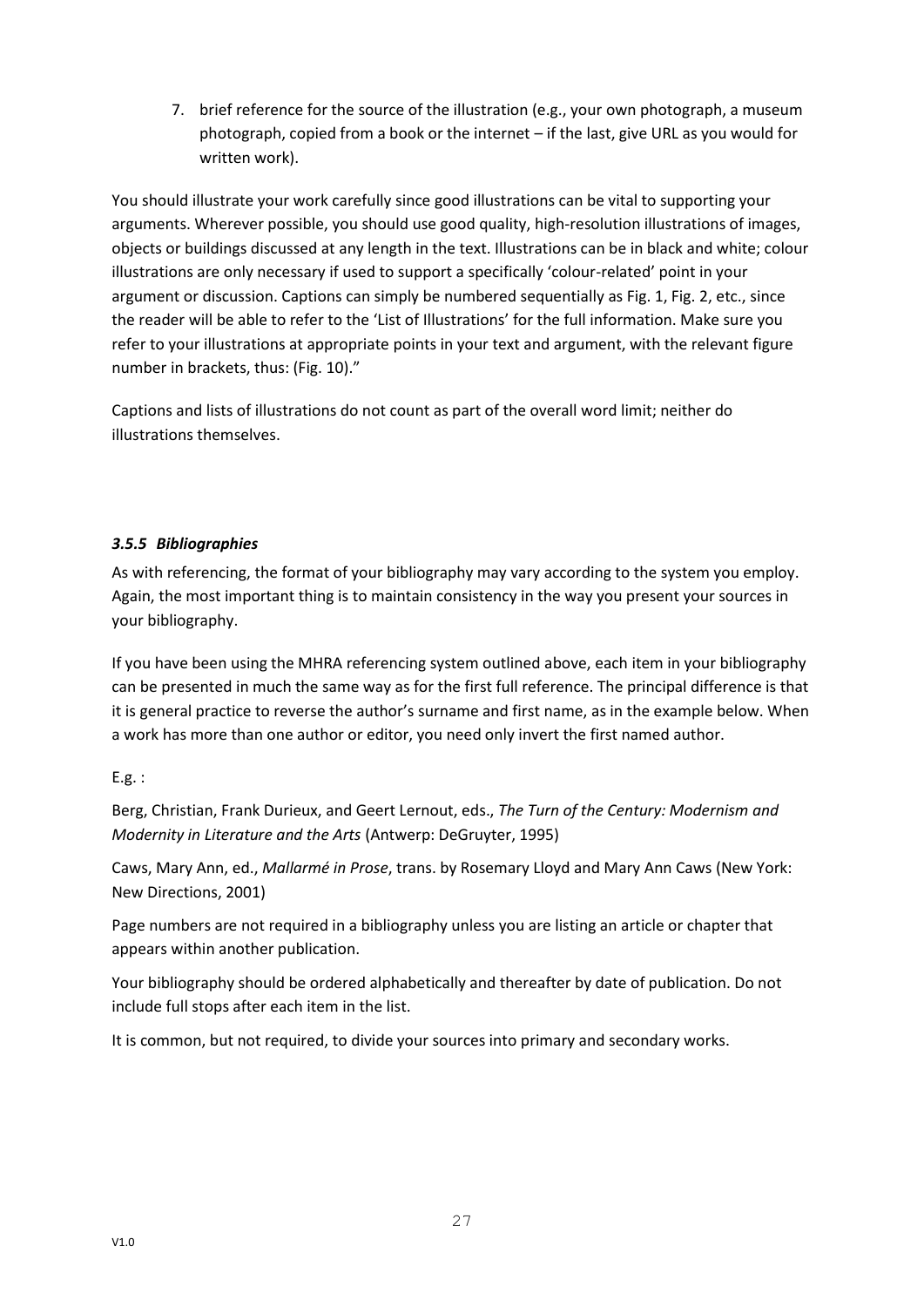## <span id="page-28-0"></span>*3.5.6 Online referencing*

The English Faculty Library (EFL) has produced an online guide covering referencing and bibliography. It should be used as a supplement to the information given in this handbook. Students taking Course II should first consult their tutors regarding referencing styles.

https://libguides.bodleian.ox.ac.uk/english/referencing

The EFL also runs training sessions on referencing, which will be advertised.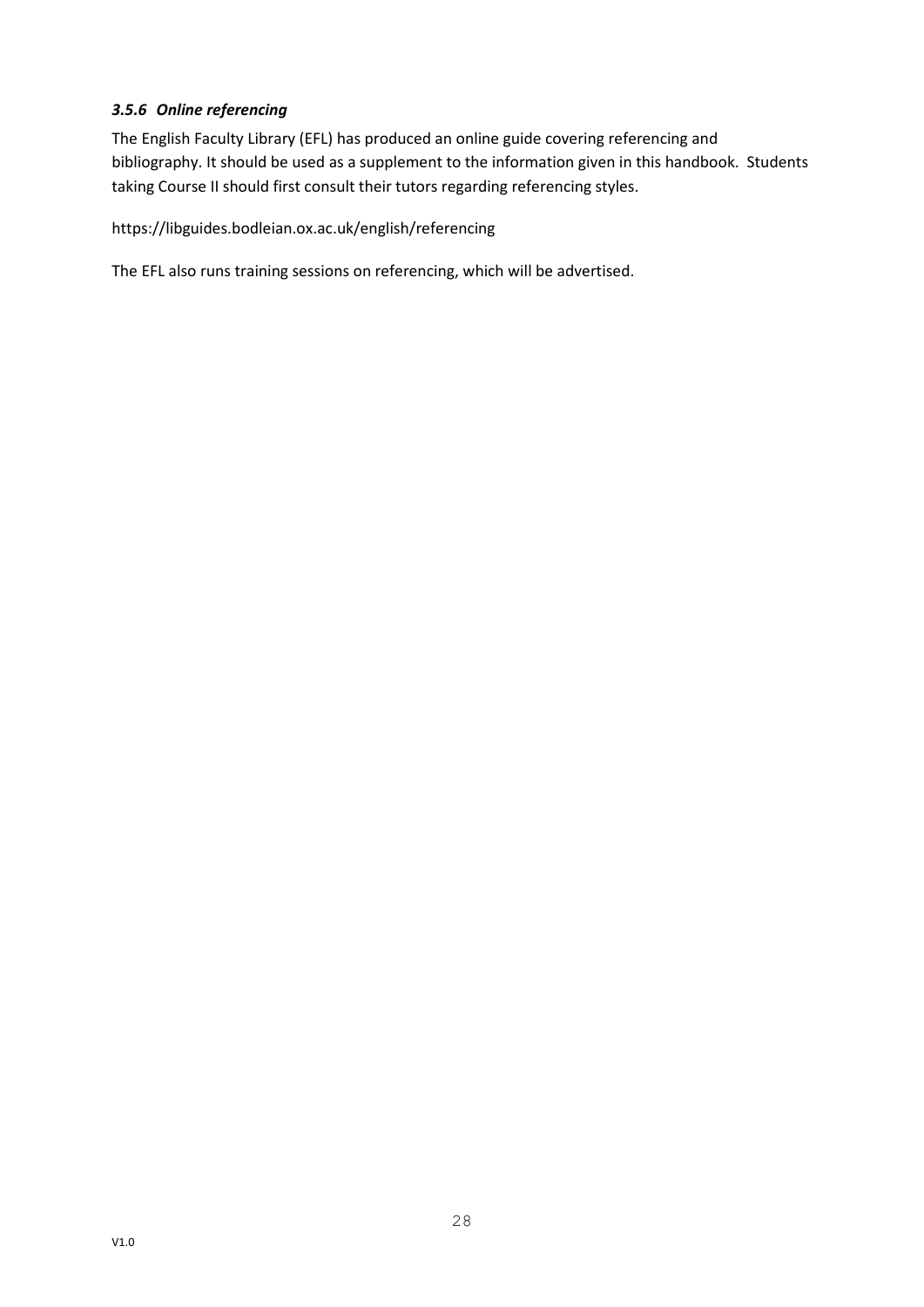## <span id="page-29-0"></span>**4 ABOUT THE FACULTIES**

## <span id="page-29-1"></span>**4.1 The Faculty Offices and Key Contacts**

These notes of guidance will provide you with information about the Classics and English FHS course, but if you do have any enquiries, a good first point of contact is the Faculty Office at both the English and the Classics Faculties.

The English Faculty Office is located in the St Cross Building, beneath the Library. During term-time (including week 0 and week 9) the office is open every weekday from 9.00 to 5.30 (4.30 on Fridays). In the vacations, the office is open 9.00 to 5.00 (4.30 on Fridays).

You can also call the office on 01865 271 055 or e-mail [english.office@ell.ox.ac.uk.](mailto:english.office@ell.ox.ac.uk)

The Classics Faculty Office is located at 66 St Giles. It is open every weekday between 9.00 and 5.00 (though you can access the building from 7.00a.m. until 11.00p.m.). You can call on 01865 288391.

The following people are also on hand to help you with any queries:

- Your college tutors
- Lis Allen, English Academic Administration Officer, 01865 (2) 71540, [undergrad@ell.ox.ac.uk](mailto:undergrad@ell.ox.ac.uk)
- Andrew Dixon, Classics Academic Administrative Officer, 01865 (2) 88388, [undergraduate@classics.ox.ac.uk](mailto:undergraduate@classics.ox.ac.uk)
- Andy Davice, Academic Administrator and Disability Coordinator, English Faculty, 01865 2 71930, [andy.davice@ell.ox.ac.uk](mailto:andy.davice@ell.ox.ac.uk)
- Professor Emma Smith, Director of Teaching, [emma.smith@hertford.ox.ac.uk](mailto:emma.smith@hertford.ox.ac.uk)
- Professor Adam Smyth, Director of Undergraduate Studies, adam.smyth@ell.ox.ac.uk
- Dr Nicholas Perkins, Director of Diversity and Equality, [nicholas.perkins@st-hughs.ox.ac.uk](mailto:nicholas.perkins@st-hughs.ox.ac.uk?subject=Diversity%20&%20Equality)
- Professor Tim Rood, Chair of the Classical Language and Literature Sub-Faculty, [timothy.rood@st-hughs.ox.ac.uk](mailto:timothy.rood@st-hughs.ox.ac.uk)
- Dr Scott Scullion, Chair of the Classics and English Joint School Committee, scott.scullion@worc.ox.ac.uk

Students with a disability, as well as students who develop any health issues during the course of their studies, are invited to make contact with Andy Davice, the Academic Administrator and Disability Coordinator, if they have any questions or concerns.

Other useful contact numbers:

| Faculty Library - efl-enquiries@bodleian.ox.ac.uk               | (2)71050 |
|-----------------------------------------------------------------|----------|
| Classics Subject Librarian (Charlotte Goodall, Sackler Library) | (2)88049 |
| Bodleian Main Desk - reader.services@bodleian.ox.ac.uk          | (2)77000 |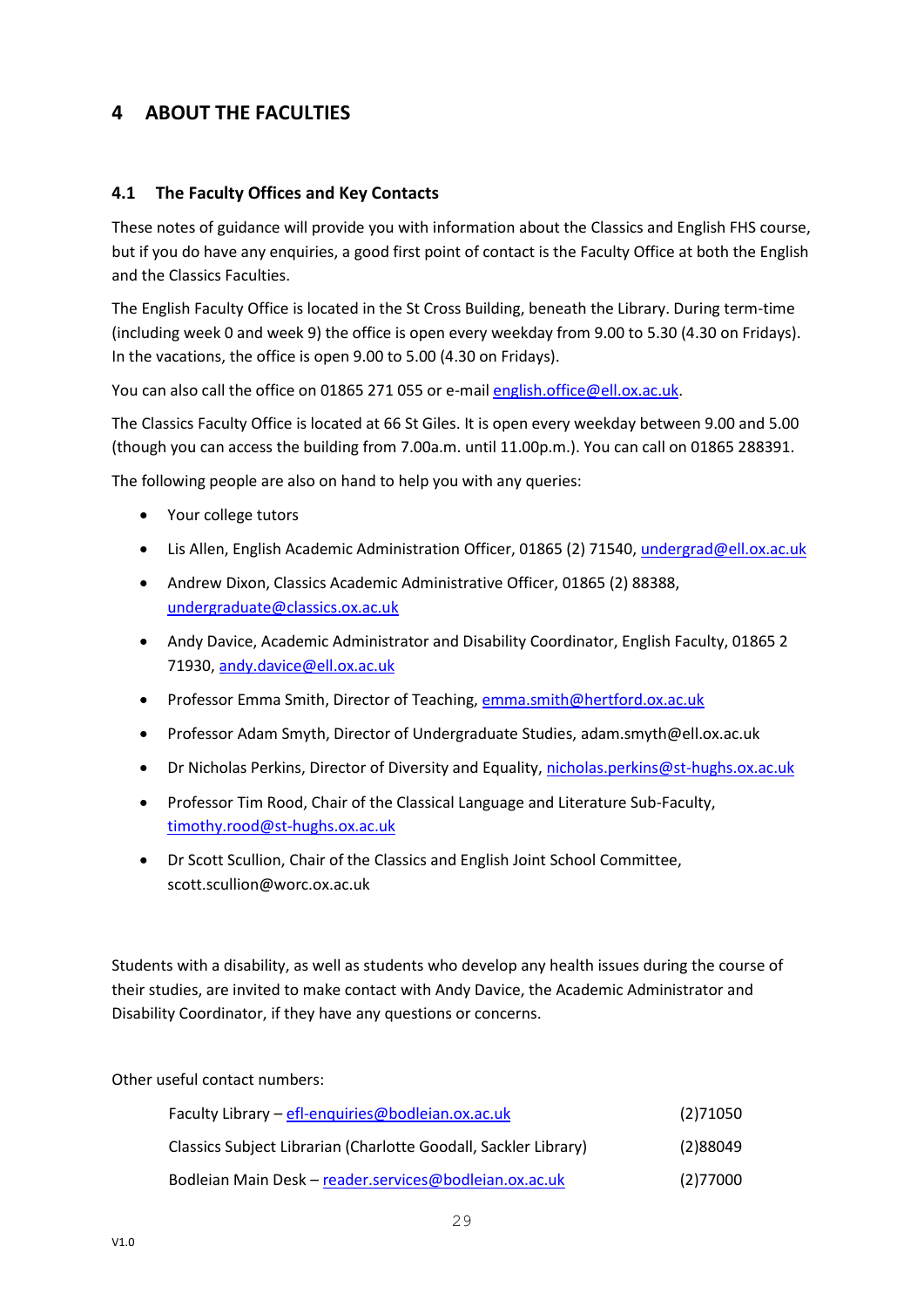| English Faculty Building Porters' Lodge (for lost property) | (2)71481 |
|-------------------------------------------------------------|----------|
| Classics Faculty Building reception (for lost property)     | (2)88391 |
| University IT Services - contact@it.ox.ac.uk                | (2)73200 |
| Oxford SU (Student Union) - enquiries@oxfordsu.ox.ac.uk     | (2)88452 |
| University Counselling Service - counselling@admin.ox.ac.uk | (2)70300 |
| Nightline (student run service)                             | (2)70270 |
| Samaritans (external number)                                | 722122   |

#### **Harassment Advisors**

#### **English**:

Dr Stefano-Maria Evangelista, [stefano-maria.evangelista@trinity.ox.ac.uk](mailto:stefano-maria.evangelista@trinity.ox.ac.uk) Dr Annie Sutherland[, annie.sutherland@some.ox.ac.uk](mailto:annie.sutherland@some.ox.ac.uk?subject=Harassment) **Classics**: Prof Constanze Güthenke, constanze.guthenke@ccc.ox.ac.uk

The English and Classics Faculties are committed to creating a happy and healthy working environment, where everyone is treated with respect and dignity. We do not tolerate any form of harassment or bullying.

The Harassment Advisors offer confidential support to all members of their Faculty. Seeking support from one of our Advisors is not the same as making a complaint – this is an informal opportunity to seek confidential advice. In some instances, this may be enough to resolve the issue. In other cases, should you decide to make a complaint, the Harassment Advisor can be a valuable source of support and guidance. Alternatively, if you do not feel comfortable talking to someone from within the Faculty, you can access the University's anonymous Harassment Line.

Email: [harassment.line@admin.ox.ac.uk](mailto:harassment.line@admin.ox.ac.uk)

Telephone 01865 (2)70760

## <span id="page-30-0"></span>**4.2 Committees and Decision-making within the Faculties**

The Classics and English Faculties follow much the same decision-making procedure, as outlined below:

Senior members of each Faculty (i.e. academic staff) are invited to attend meetings of the Faculty (once a term), where key items are discussed.

Strategic decisions are taken by the Faculty Board (which meets twice a term), in consultation with the Faculty, and all other committees report to the Faculty Board. The English Faculty Board is made up of 20 individuals, who are elected from all members of the Faculty, it includes a graduate and two undergraduate junior members. The Classics Faculty Board has 10 members, six of whom are elected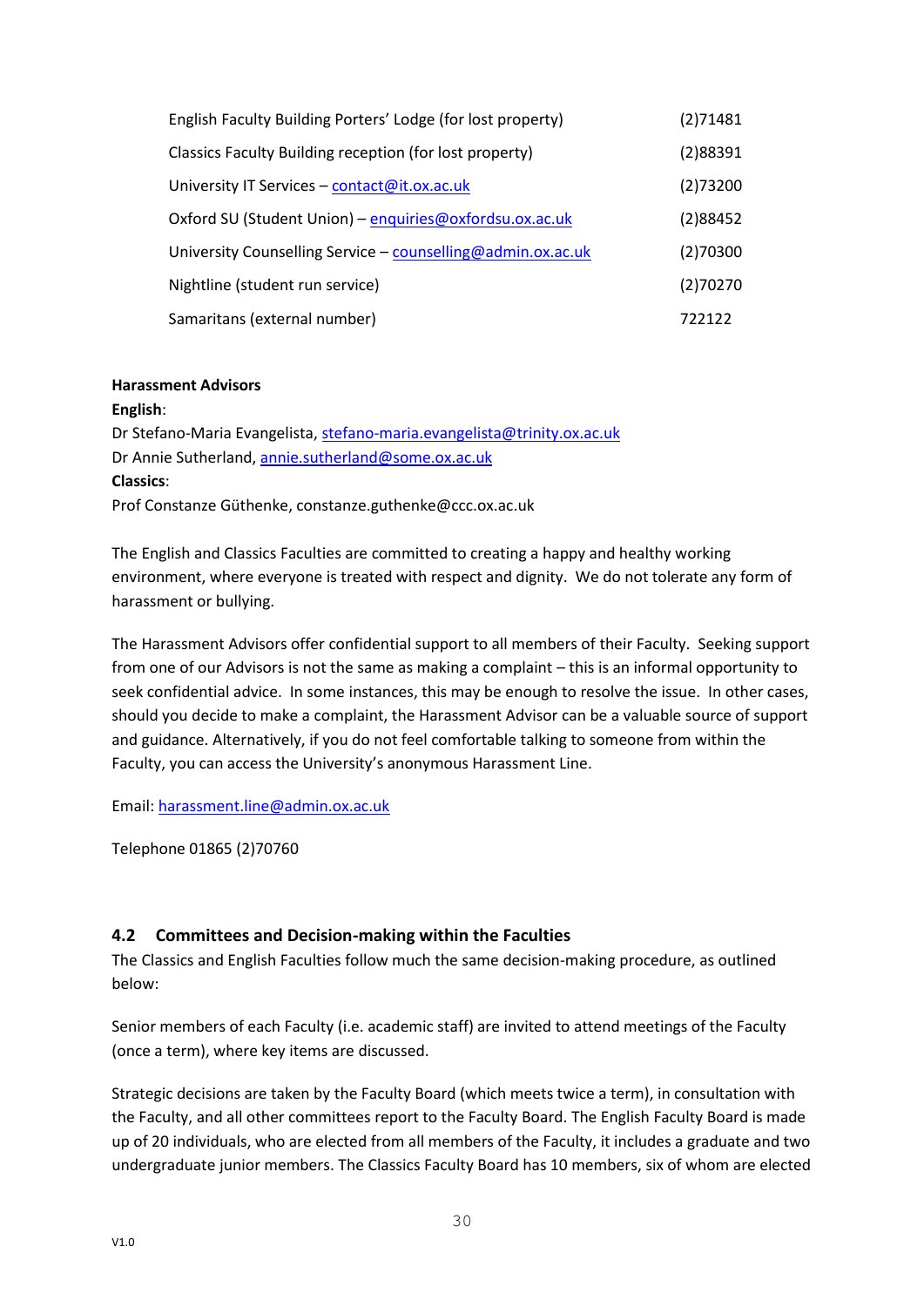from the sub-faculties of Classical Languages and Literature and Ancient History and Classical Archaeology; the remaining four places belong *ex officio* to the chairmen and directors of graduate studies for each sub-faculty.

In addition to these, there are two joint consultative committees (made up of academics and students) – one for graduates and one for undergraduates. *See section 4.3 below.*

Changes to the English or Classics courses are typically discussed by the relevant Committees that oversee the particular area of study, and then referred to the Faculty Board for approval (with consultation with the Faculty). All significant changes to courses must be agreed by the University's Education Committee, published in the *Gazette* and amended in the *Examination Regulations*.

Changes to the Classics and English course specifically are primarily dealt with by the Classics and English Joint Schools Standing Committee. All decisions by this committee are then passed on to the relevant committee in each Faculty, and follow the normal procedures from then on.

The English academic officers are:

Professor Marion Turner (Jesus), Chair of the Faculty Board

Professor Emma Smith (Hertford), Director of Teaching

Professor Adam Smyth (Balliol), Director of Undergraduate Studies

Dr Lynn Robson (Regent's Park), Director of Undergraduate Admissions

The Classics academic officers are:

Dr Neil McLynn (Corpus Christi), Chair of the Faculty Board

Professor Tim Rood (St Hugh's), Chair of the Classical Languages and Literature Sub-Faculty

## <span id="page-31-0"></span>**4.3 The Undergraduate Joint Consultative Committee (JCC)**

The English Joint Consultative Committee meets once a term, on Tuesday of fifth week, and the Classics Joint Consultative Committee meets once a term on Wednesday of second week. Each committee comprises a number of post-holders from the relevant Faculty, along with undergraduate representatives from each college.

The Committees consider all aspects of English and Classics Faculty activity that affect undergraduates, for example: syllabus, teaching and examining arrangements and library facilities (though there are also separate committees for library provision which deal in greater detail with the latter). The JCCs also provide members for the various other Faculty committees and bodies on which students are represented. The JCCs will have various items of discussion referred to them by Faculty Board and other committees for consideration, but JCC members, and the students whom they represent, can also ask for items to be put on the agenda for consideration. If you wish to serve on the JCC, you should talk to the senior English or Classics tutor in your college – he/she will usually be able to advise you on how nominations are made in your college.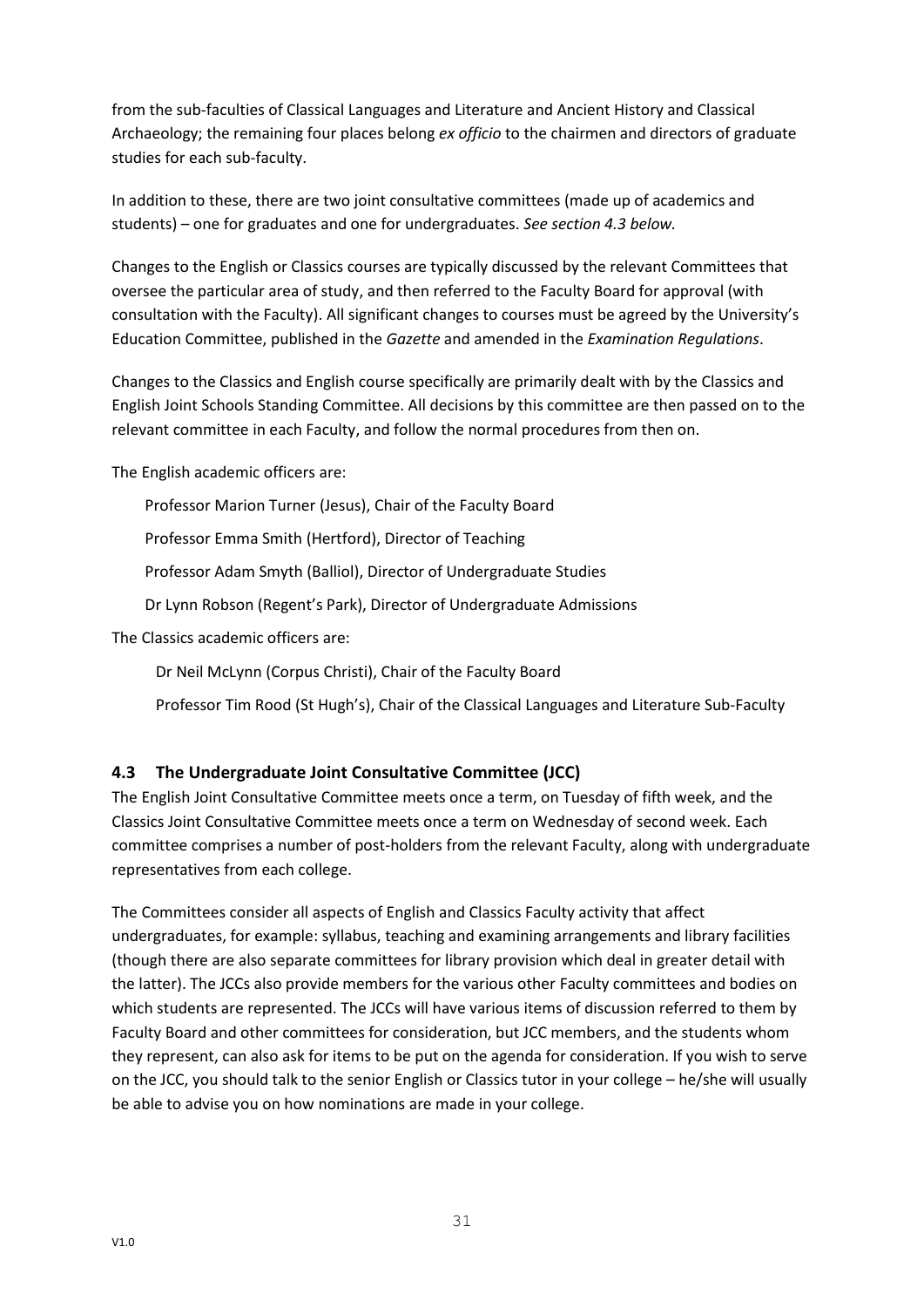## <span id="page-32-0"></span>**4.4 Evaluation and feedback**

Students on full-time and part-time matriculated courses are surveyed once per year on all aspects of their course (learning, living, pastoral support, college) through the Student Barometer. Previous results can be viewed by students, staff and the general public at: *[www.ox.ac.uk/students/life/feedback](http://www.ox.ac.uk/students/life/feedback)*

Final year undergraduate students are surveyed instead through the National Student Survey. Results from previous NSS can be found at *[www.unistats.com](http://www.unistats.com/)*.

## <span id="page-32-1"></span>**4.5 Access to St Cross Building for disabled students**

The accessible entrance to the St Cross Building is via an access ramp at the front of the building, with a lift connecting all floors. Any students with access queries, or needing assistance from a porter, can contact the Facilities Manager on 01865 271 480.

## <span id="page-32-2"></span>**4.6 Complaints**

## **Complaints and academic appeals within the Faculty of English**

The University, the Humanities Division and the English Faculty all hope that provision made for students at all stages of their course of study will result in no need for complaints (about that provision) or appeals (against the outcomes of any form of assessment).

Where such a need arises, an informal discussion with the person immediately responsible for the issue that you wish to complain about (and who may not be one of the individuals identified below) is often the simplest way to achieve a satisfactory resolution.

Many sources of advice are available from colleges, faculties/departments and bodies like the Counselling Service or the OUSU Student Advice Service, which have extensive experience in advising students. You may wish to take advice from one of those sources before pursuing your complaint.

General areas of concern about provision affecting students as a whole should be raised through Joint Consultative Committees or via student representation on the Faculty/department's committees.

## **Complaints**

If your concern or complaint relates to teaching or other provision made by the Faculty/department, then you should raise it with Director of Undergraduate Studies. Complaints about departmental facilities should be made to the Departmental administrator. If you feel unable to approach one of those individuals, you may contact the Head of Faculty. The officer concerned will attempt to resolve your concern/complaint informally.

If you are dissatisfied with the outcome, you may take your concern further by making a formal complaint to the Proctors under the University Student Complaints Procedure [\(https://www.ox.ac.uk/students/academic/complaints\)](https://www.ox.ac.uk/students/academic/complaints).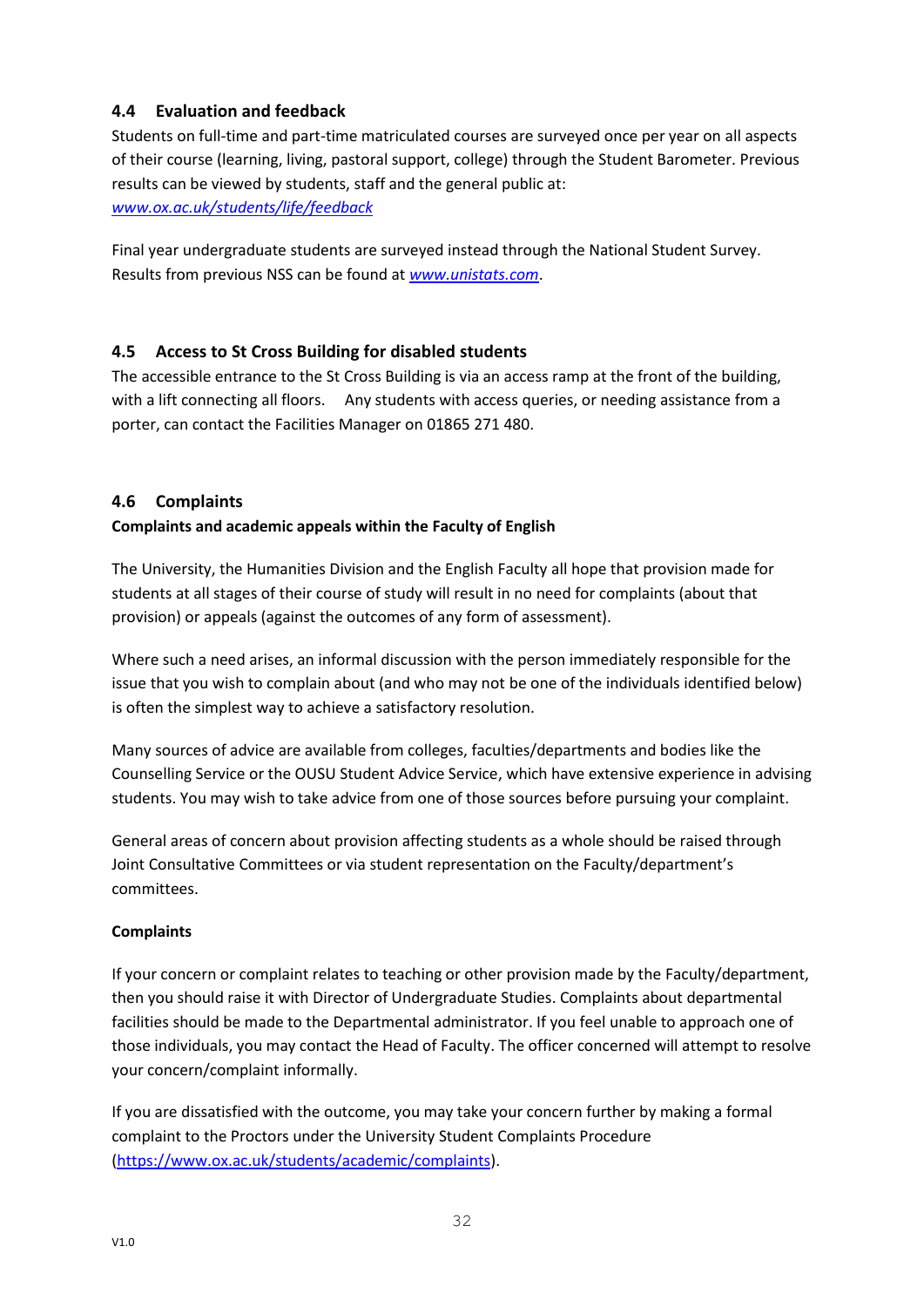If your concern or complaint relates to teaching or other provision made by your college, you should raise it either with your tutor or with one of the college officers, Senior Tutor, Tutor for Graduates (as appropriate). Your college will also be able to explain how to take your complaint further if you are dissatisfied with the outcome of its consideration.

#### **Academic appeals**

An academic appeal is an appeal against the decision of an academic body (e.g. boards of examiners, transfer and confirmation decisions etc.), on grounds such as procedural error or evidence of bias. There is no right of appeal against academic judgement.

If you have any concerns about your assessment process or outcome it is advisable to discuss these first informally with your subject or college tutor, Senior Tutor, course director, director of studies, supervisor or college or departmental administrator as appropriate. They will be able to explain the assessment process that was undertaken and may be able to address your concerns. Queries must not be raised directly with the examiners.

If you still have concerns you can make a formal appeal to the Proctors who will consider appeals under the University Academic Appeals Procedure [\(https://www.ox.ac.uk/students/academic/complaints\)](https://www.ox.ac.uk/students/academic/complaints).

## <span id="page-33-0"></span>**4.7 Career development**

A number of English graduates (about 7 %) choose to undertake research, while many more use the communication and analytical skills they develop at Oxford in a range of careers including advertising, acting, publishing, teaching, librarianship, public relations, journalism, the legal profession, management consultancy and finance.

The University Careers Service [\(www.careers.ox.ac.uk\)](http://www.careers.ox.ac.uk/) is open to all students from the beginning of your study. The service is useful for identifying work experience or vacation jobs, and whether you have a clear idea of future career possibilities or not it is worth familiarising yourself with the wide range of advice and events on offer.

Supplementary talks and events at the Faculty will be advertised as appropriate.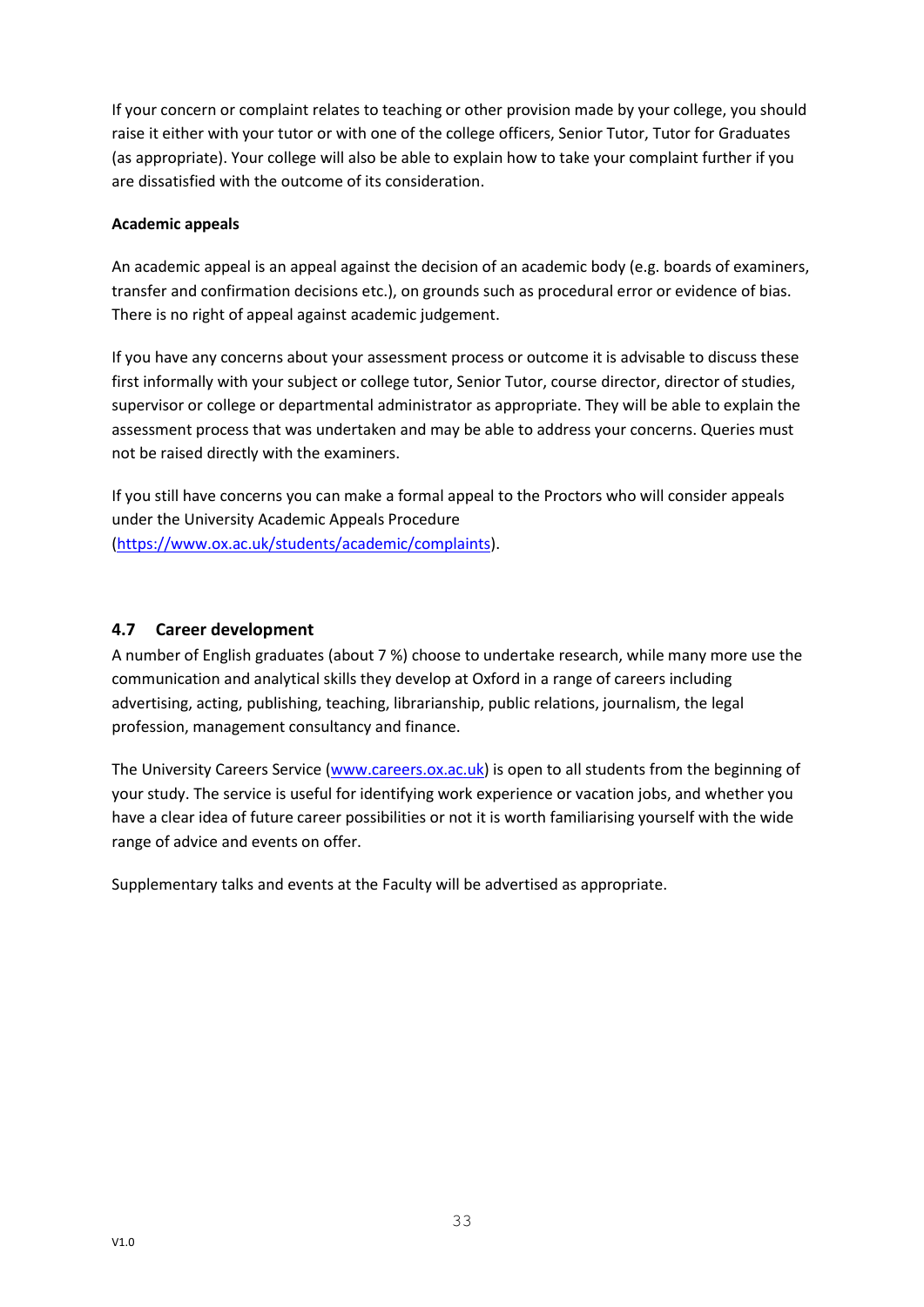# <span id="page-34-0"></span>**5. APPENDICES**

Remember that further helpful information for Classics can be found of the Faculty Weblearn site via: [weblearn.ox.ac.uk/portal/hierarchy/humdiv/classics](https://weblearn.ox.ac.uk/portal/site/:humdiv:classics) and for English at <https://login.canvas.ox.ac.uk/>

## <span id="page-34-1"></span>**5.1 Lecture recording in English**

*Please note that these recordings and all attendant online materials may be used only for your personal and private study, and must not be passed on to any other person (except for transcription purposes, if required due to the nature of a disability, in which case they can only be provided to the transcriber), nor reproduced or published in any form (this includes, but is not limited to, the internet and hard copy publication). Any breach of this agreement or the University's policy on the recording of lectures and other formal teaching sessions will be regarded as a disciplinary offence.* 

*When social distancing measures no longer prevent the delivery of live, in person lectures, the Faculty will return to its former position on lecture recording, which is provided here for your information:*

The English Faculty supports the primary function of the lecture as a live teaching and learning event, and recognizes that the presence of the lecturer and students together has clear pedagogical benefits.

An important exception to this is where students require lectures to be recorded as part of their Student Support Plan (under the Equality Act). In these cases, lecturers will be informed in advance. The recording is only available to the individual student, who can view it via Canvas on Panopto/Replay. The lecture is deleted at the start of the following term.

If Faculty members choose to have their lectures captured and available to all students, then the lectures will be available on Panopto/Replay for one week only. They cannot be downloaded. Faculty members are under no obligation to do this.

Students are forbidden to download, share, copy, record, or otherwise re-broadcast a recorded lecture. The lecturer maintains intellectual property rights.

## <span id="page-34-2"></span>*5.1.1 EULA (End User Licencing Agreement)*

## **About this licence**

*This user licence sets out the terms on which you may use a recorded lecture made available via the Replay lecture capture service on the English Faculty Panopto/Replay pages (the service). By continuing to view lectures recorded and provided by the English Faculty, you are agreeing to this user licence and its conditions.*

## **Permitted use**

*All rights in a lecture made available on or through the service are reserved. You may access recorded lectures only for the purposes of your own private study and non-commercial research, provided you acknowledge any use of the lecture in accordance with academic custom and any*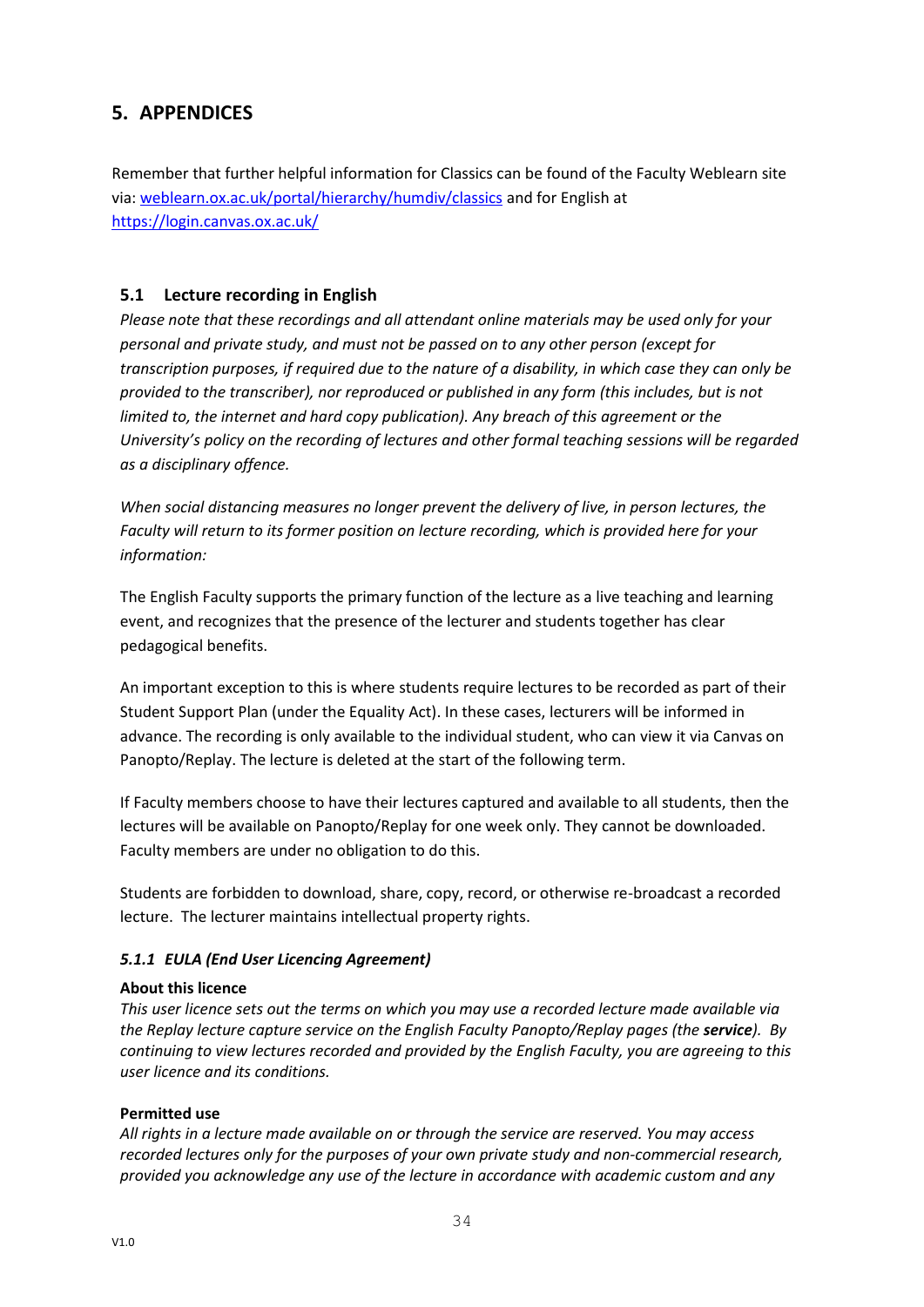*rules or guidance issued by the University. You must not download, broadcast or copy any lecture, or make copies or access details available to another person, or make an adaptation of a lecture, unless specifically authorised in writing or permitted under applicable intellectual property laws. No other personal recording of lectures is permitted except by authorisation of the lecturer, or by recommendation in a Student Support Plan (SSP) from the Disability Advisory Service.*

#### **Disclaimer**

*The views expressed in any lecture are those of the people making them, and do not necessarily reflect the views of the University or the English Faculty. The English Faculty does not guarantee that the service, or any content on it, will always be available or be uninterrupted. Access to the service is permitted on a temporary basis. The English Faculty may suspend, withdraw, discontinue or change all or any part of the service without notice. The English Faculty will not be liable to you if for any reason the site is unavailable at any time or for any period.*

*If you have any questions or concerns about this licence, please contac[t undergrad@ell.ox.ac.uk](mailto:undergrad@ell.ox.ac.uk)*

## <span id="page-35-0"></span>*5.1.2 Notice of Recording*

*Please be aware that lectures may be recorded in audio format. These recordings may be used by the Faculty of English and accessed via Panopto/Replay by students.*

*At no time will audience members be intentionally recorded, but recordings will generally start and stop automatically on the hour – so conversations held next to the desk, immediately before or after a lecture, may be picked up. Audio pickup is limited by the reach of the microphone at the desk; this may include some questions from the audience.*

*No other personal recording of lectures is permitted except by authorisation of the lecturer, or by recommendation in a Student Support Plan (SSP) from the Disability Advisory Service.*

*For more information about lecture recording at the Faculty of English, please contact [undergrad@ell.ox.ac.uk.](mailto:undergrad@ell.ox.ac.uk)*

## <span id="page-35-1"></span>**5.2 EMERGENCY INFORMATION**

If the fire alarm sounds, walk immediately to the front car park on St Cross Street. Do not run, or stop to collect possessions. Do not attempt to re-enter the building until authorised to do so by Faculty staff.

In the unlikely event of an armed incident, leave the area as quickly as possible. The key advice is to:

- RUN to a place of safety. This is better than trying to surrender or negotiate.
- HIDE it is better to hide than confront. Barricade yourself in, turn phones to silent and use only when it is safe to do so.
- TELL the police by calling 999.

#### <span id="page-35-2"></span>*5.2.1 Oxford University Security Services*

- OUSS Website <http://www.admin.ox.ac.uk/ouss/>
- General Enquiries (24 hours) & non-emergency incident reporting (0)1865 (2) 72944